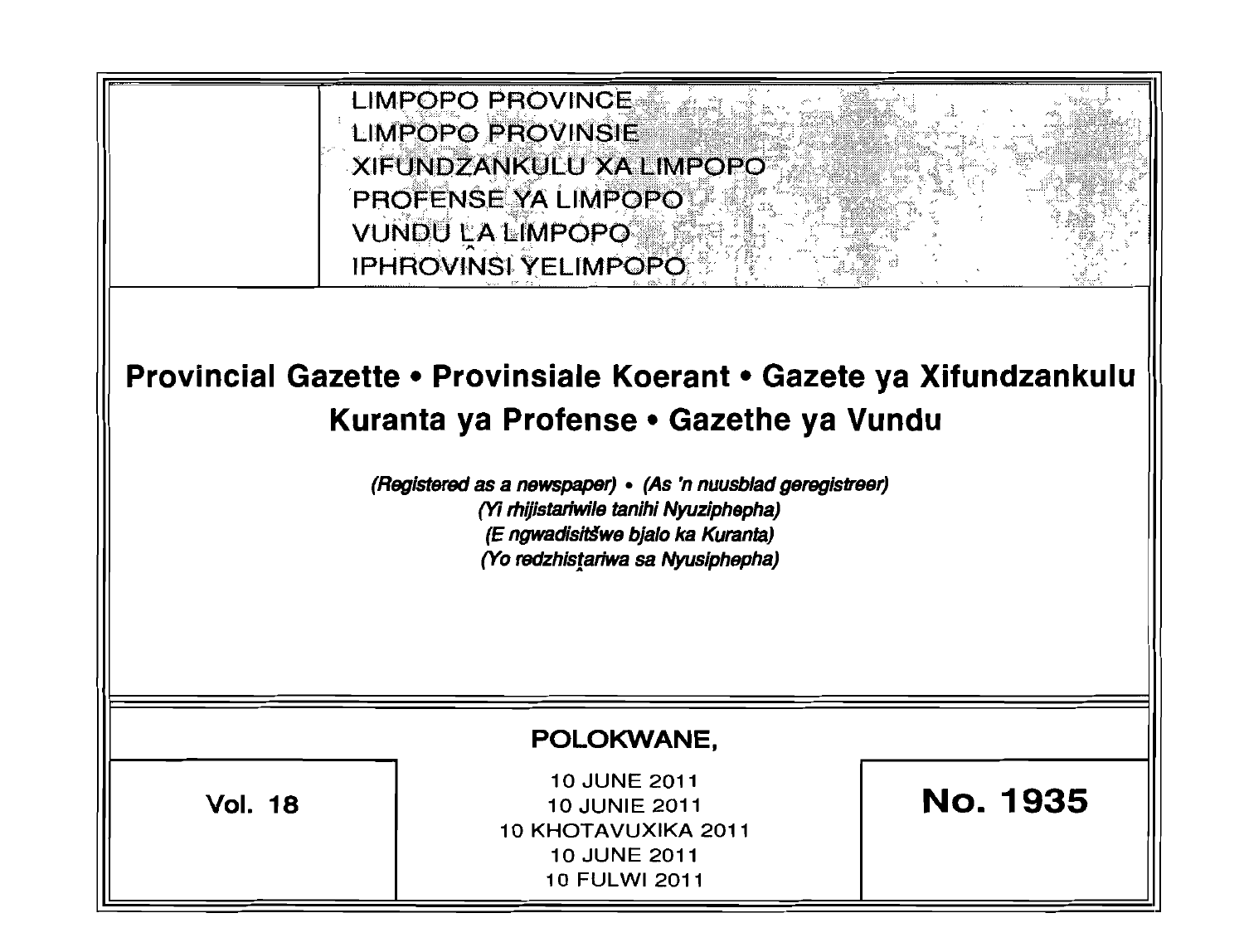$\mathcal{A}^{\pm}$ 

## **CONTENTS • INHOUD**

| No.  |                                                                                                             | Page<br>No. | Gazette<br>No. |
|------|-------------------------------------------------------------------------------------------------------------|-------------|----------------|
|      | <b>GENERAL NOTICES • ALGEMENE KENNISGEWINGS</b>                                                             |             |                |
| 131  |                                                                                                             | 8           | 1935           |
| 131  |                                                                                                             | 8           | 1935           |
| 132  | Town-planning and Townships Ordinance (15/1986): Polokwane/Perskebult Amendment Scheme 236                  | 8           | 1935           |
| 132  |                                                                                                             | 9           | 1935           |
| 133  | Development Facilitation Act, 1995: Development of land: Remaining Extent of the farm Haaskloof 311-KR      | 16          | 1935           |
| 133  | Wet op Ontwikkelingsfasilitering, 1995: Ontwikkeling van grond: Resterende Gedeelte van die plaas Haaskloof | 17          | 1935           |
| 134  | Town-planning and Townships Ordinance (15/1986): Mookgopong Amendment Scheme 62                             | 9           | 1935           |
| 134  |                                                                                                             | 9           | 1935           |
| 135  |                                                                                                             | 10          | 1935           |
| 135  |                                                                                                             | 10          | 1935           |
| 136  | Town-planning and Townships Ordinance (15/1986): Greater Giyani Amendment Scheme 12                         | 10          | 1935           |
| 136  |                                                                                                             | 11          | 1935           |
| 137  | Town-planning and Townships Ordinance (15/1986): Ba-Phalaborwa Land Use Management Scheme: Amendment:       | 11          | 1935           |
| 137  | Ordonnansie op Dorpsbeplanning en Dorpe (15/1986): Ba-Phalaborwa Grondgebruiksbestuurskema: Wysiging: Erf   | 11          | 1935           |
| 138  | Local Government Ordinance, 1939: Bela-Bela Municipality: Permanent closure: Sekelbos Avenue, Boekenhout    | 12          | 1935           |
| 138  | Ordonnansie op Plaaslike Bestuur, 1939: Bela-Bela Munisipaliteit: Permanente sluiting: Sekelboslaan         | 12          | 1935           |
| 139  |                                                                                                             | 12          | 1935           |
| 139  |                                                                                                             | 13          | 1935           |
| 140  | Town-planning and Townships Ordinance (15/1986): Amendment of Polokwane/Perskebult Town-planning Scheme,    | 13          | 1935           |
| 140  | Ordonnansie op Dorpsbeplanning en Dorpe (15/1986): Wysiging van Polokwane/Perskebult-dorpsbeplanning-       | 13          | 1935           |
| 141  |                                                                                                             | 14          | 1935           |
| 141  |                                                                                                             | 14          | 1935           |
| 142  |                                                                                                             | 15          | 1935           |
| 142  |                                                                                                             | 15          | 1935           |
| 143  |                                                                                                             | 15          | 1935           |
|      | <b>LOCAL AUTHORITY NOTICES . PLAASLIKE BESTUURSKENNISGEWINGS</b>                                            |             |                |
| 193  | Town-planning and Townships Ordinance (15/1986): Polokwane/Perskebult Amendment Scheme 238: Rezoning:       | 20          | 1935           |
| 193  | Ordonnansie op Dorpsbeplanning en Dorpe (15/1986): Polokwane/Perskebult-wysigingskema 238: Hersonering:     | 20          | 1935           |
| 194  | Town-planning and Townships Ordinance (15/1986): Maruleng Local Municipality: Maruleng Amendment            | 18          | 1935           |
| 194  | Ordonnansie op Dorpsbeplanning en Dorpe (15/1986): Maruleng Plaaslike Munisipaliteit: Maruleng-wysiging     | 18          | 1935           |
| 195. | Town-planning and Townships Ordinance (15/1986): Greater Tubatse Local Municipality: Greater Tubatse        | 18          | 1935           |
| 195  | Ordonnansie op Dorpsbeplanning en Dorpe (15/1986): Groter Tubatse Munisipaliteit: Groter Tubatse-wysiging   | 19          | 1935           |

 $\mathcal{L}^{\pm}$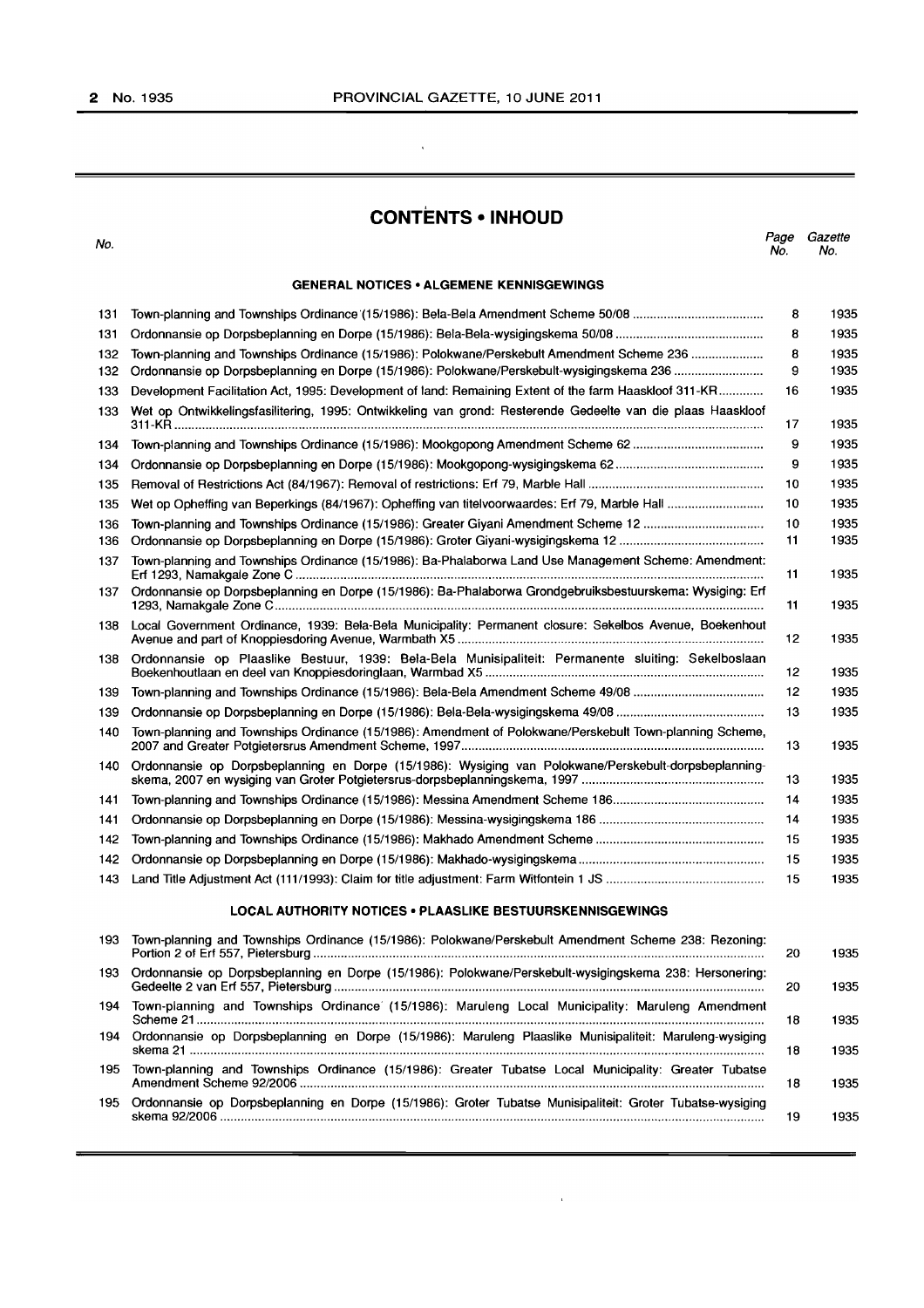No.1935 3

| <b>IMPORTANT NOTICE</b>                                                                                                                                               |  |  |  |  |  |
|-----------------------------------------------------------------------------------------------------------------------------------------------------------------------|--|--|--|--|--|
| The                                                                                                                                                                   |  |  |  |  |  |
| <b>Limpopo Provincial Gazette Function</b>                                                                                                                            |  |  |  |  |  |
| will be transferred to the                                                                                                                                            |  |  |  |  |  |
| Government Printer in Pretoria                                                                                                                                        |  |  |  |  |  |
| as from 1 November 2004                                                                                                                                               |  |  |  |  |  |
| <b>NEW PARTICULARS ARE AS FOLLOWS:</b>                                                                                                                                |  |  |  |  |  |
| <b>Postal address:</b><br><b>Physical address:</b>                                                                                                                    |  |  |  |  |  |
| Private Bag X85<br><b>Government Printing Works</b><br>149 Bosman Street<br>Pretoria<br>0001<br>Pretoria                                                              |  |  |  |  |  |
| New contact persons: Louise Fourie Tel.: (012) 334-4686<br>Mrs H. Wolmarans Tel.: (012) 334-4591                                                                      |  |  |  |  |  |
| Fax number: (012) 323-8805                                                                                                                                            |  |  |  |  |  |
| E-mail address: hester.wolmarans@gpw.gov.za<br>louise.fourie@gpw.gov.za                                                                                               |  |  |  |  |  |
| <b>Contact person for subscribers:</b>                                                                                                                                |  |  |  |  |  |
| Mrs J. Wehmeyer Tel.: (012) 334-4753<br>Fax.: (012) 323-9574                                                                                                          |  |  |  |  |  |
| This phase-in period is to commence from 15 October 2004 (suggest date of advert)<br>and notice comes into operation as from 1 November 2004.                         |  |  |  |  |  |
| Subscribers and all other stakeholders are advised to send their advertisements<br>directly to the Government Printing Works, two weeks before the 1st November 2004. |  |  |  |  |  |
| In future, adverts have to be paid in advance<br>before being published in the Gazette.                                                                               |  |  |  |  |  |
| <b>Advertising Manager</b>                                                                                                                                            |  |  |  |  |  |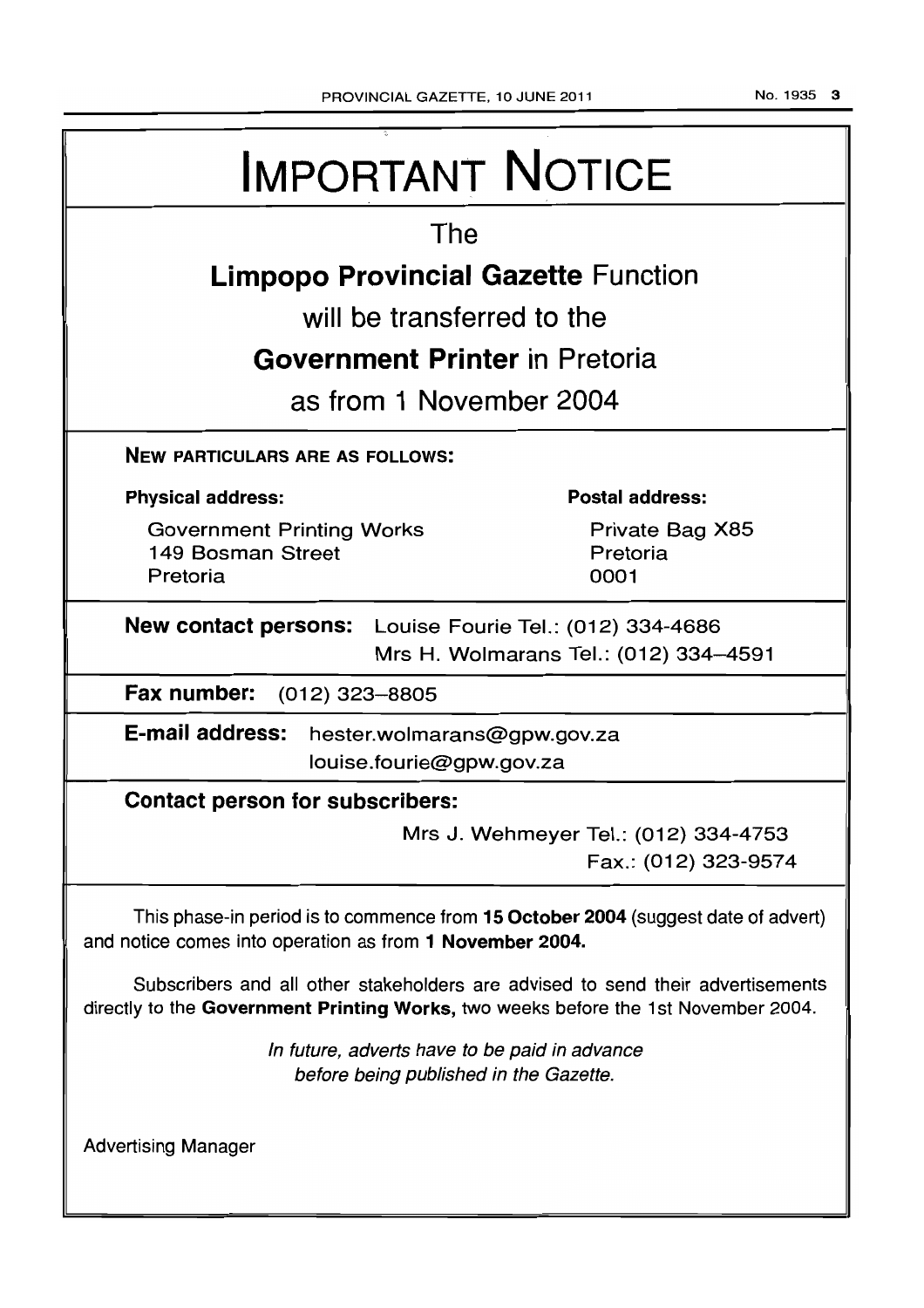IT IS THE CLIENTS RESPONSIBILITY TO ENSURE THAT THE CORRECT AMOUNT IS PAID AT THE CASHIER OR DEPOSITED INTO THE GOVERNMENT PRINTING WORKS BANK ACCOUNT AND ALSO THAT THE REQUISITION/COVERING LETTER TOGETHER WITH THE ADVERTISEMENTS AND THE PROOF OF DEPOSIT REACHES THE GOVERNMENT PRINTING WORKS IN TIME FOR INSERTION IN THE PROVINCIAL GAZETTE.

**No ADVERTISEMENTS WILL BE PLACED WITHOUT PRIOR PROOF OF PRE-PAYMENT.** 

|                                                                 | $\frac{1}{4}$ page R 229.40<br>Letter Type: Arial<br>Size: 10<br>Line Spacing: At:<br>Exactly<br>11pt        |
|-----------------------------------------------------------------|--------------------------------------------------------------------------------------------------------------|
| <b>TAKE NOTE OF</b><br>THE NEW TARIFFS<br><b>WHICH ARE</b>      | $\frac{1}{4}$ page R 458.75<br>Letter Type: Arial<br><b>Size: 10</b><br>Line Spacing: At:<br>Exactly<br>11pt |
| <b>APPLICABLE</b><br><b>FROM THE 1ST OF</b><br><b>JUNE 2011</b> |                                                                                                              |
|                                                                 | $\frac{1}{4}$ page R 688.15<br>Letter Type: Arial<br>Size: 10<br>Line Spacing: At:<br>Exactly<br>11pt        |
|                                                                 | $\frac{1}{4}$ page R 917.55<br>Letter Type: Arial<br>Size: 10<br>Line Spacing: At:<br>Exactly<br>11pt        |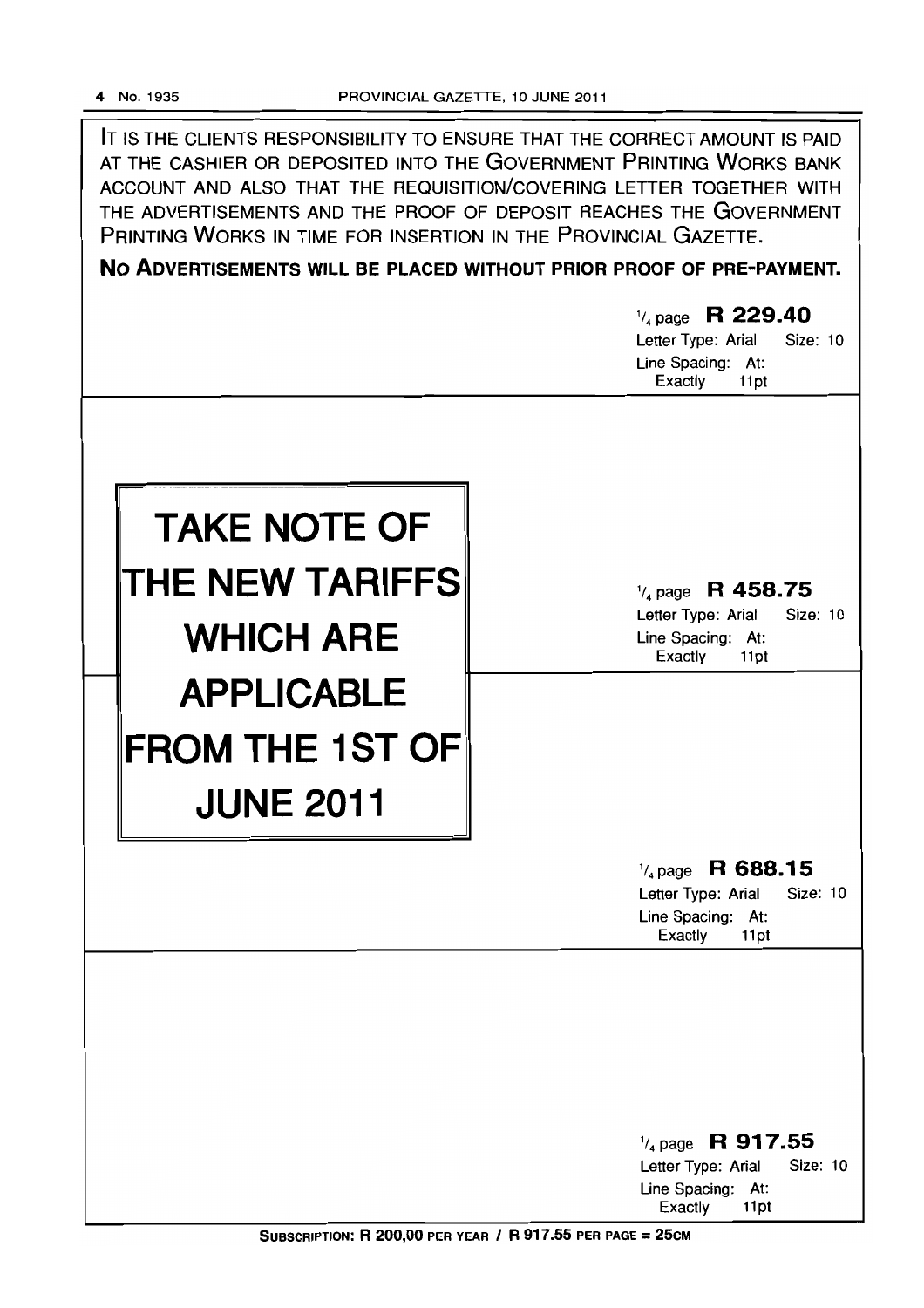

section or under any heading other than the section or heading stipulated by the advertiser;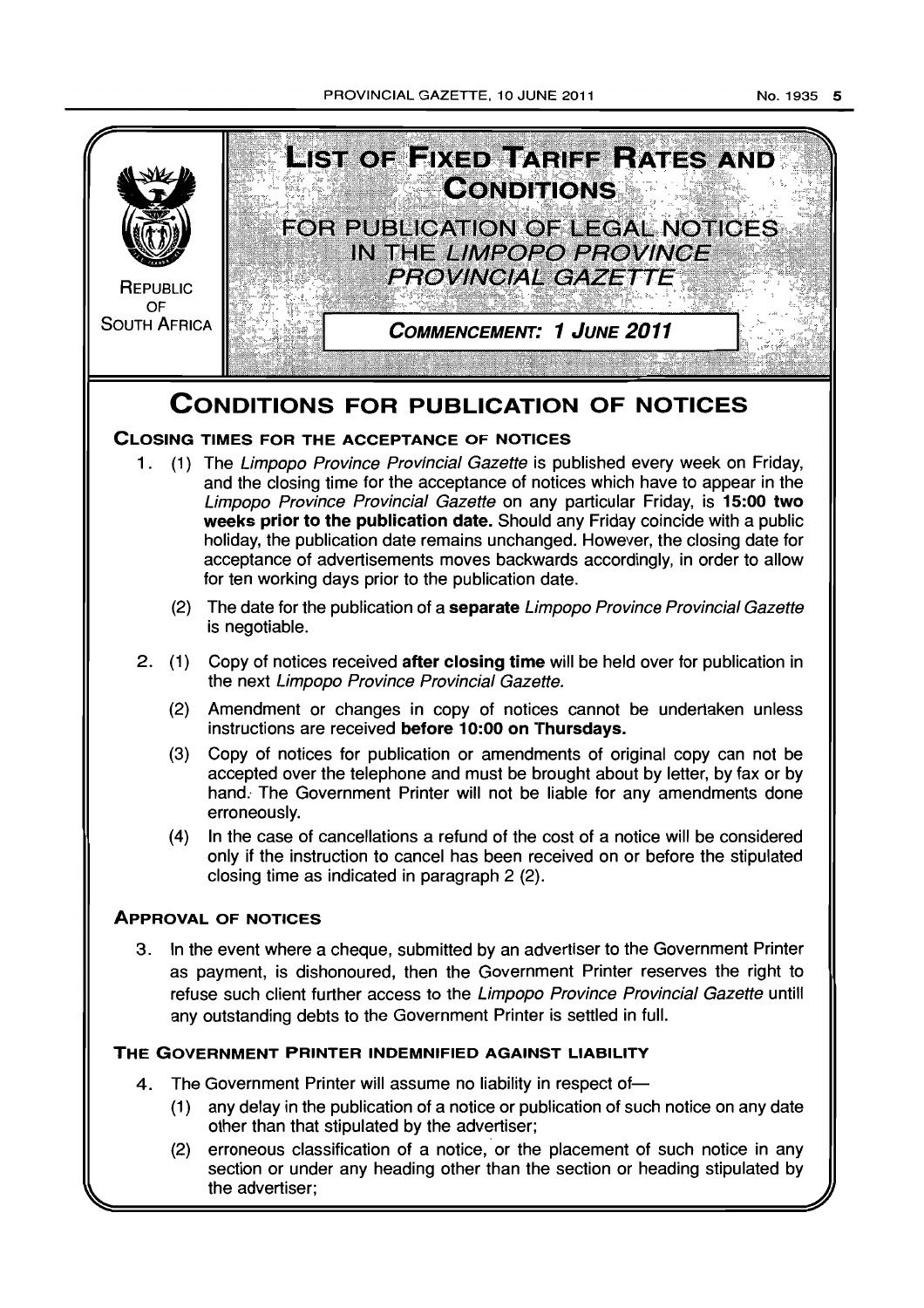(3) any editing, revision, omission, typographical errors or errors resulting from faint or indistinct copy.

## **LIABILITY OF ADVERTISER**

5. Advertisers will be held liable for any compensation and costs arising from any action which may be instituted against the Government Printer in consequence of the publication of any notice.

## **COPY**

- 6. Copy of notices must be typed on one side of the paper only and may not constitute part of any covering letter or document.
- 7. At the top of any copy, and set well apart from the notice, the following must be stated:

Where applicable

- (1) The heading under which the notice is to appear.
- (2) The cost of publication applicable to the notice, in accordance with the "Word Count Table".

## PAYMENT OF COST

- 9. With effect from 1 NOVEMBER 2004 no notice will be accepted for publication unless the cost of the insertion(s) is prepaid in CASH or by CHEQUE or POSTAL ORDERS. It can be arranged that money can be paid into the banking account of the Government Printer, in which case the deposit slip accompanies the advertisement before publication thereof.
- 10. (1) The cost of a notice must be calculated by the advertiser in accordance with the word count table.
	- (2) Where there is any doubt about the cost of publication of a notice, and in the case of copy, an enquiry, accompanied by the relevant copy, should be addressed to the Advertising Section, Government Printing Works, Private Bag X85, Pretoria, 0001 [Fax: (012) 323-8805], before publication.
- 11. Overpayment resulting from miscalculation on the part of the advertiser of the cost of publication of a notice will not be refunded, unless the advertiser furnishes adequate reasons why such miscalculation occurred. In the event of underpayments, the difference will be recovered from the advertiser, and the notice(s) will not be published until such time as the full cost of such publication has been duly paid in cash or by cheque or postal orders, or into the banking account.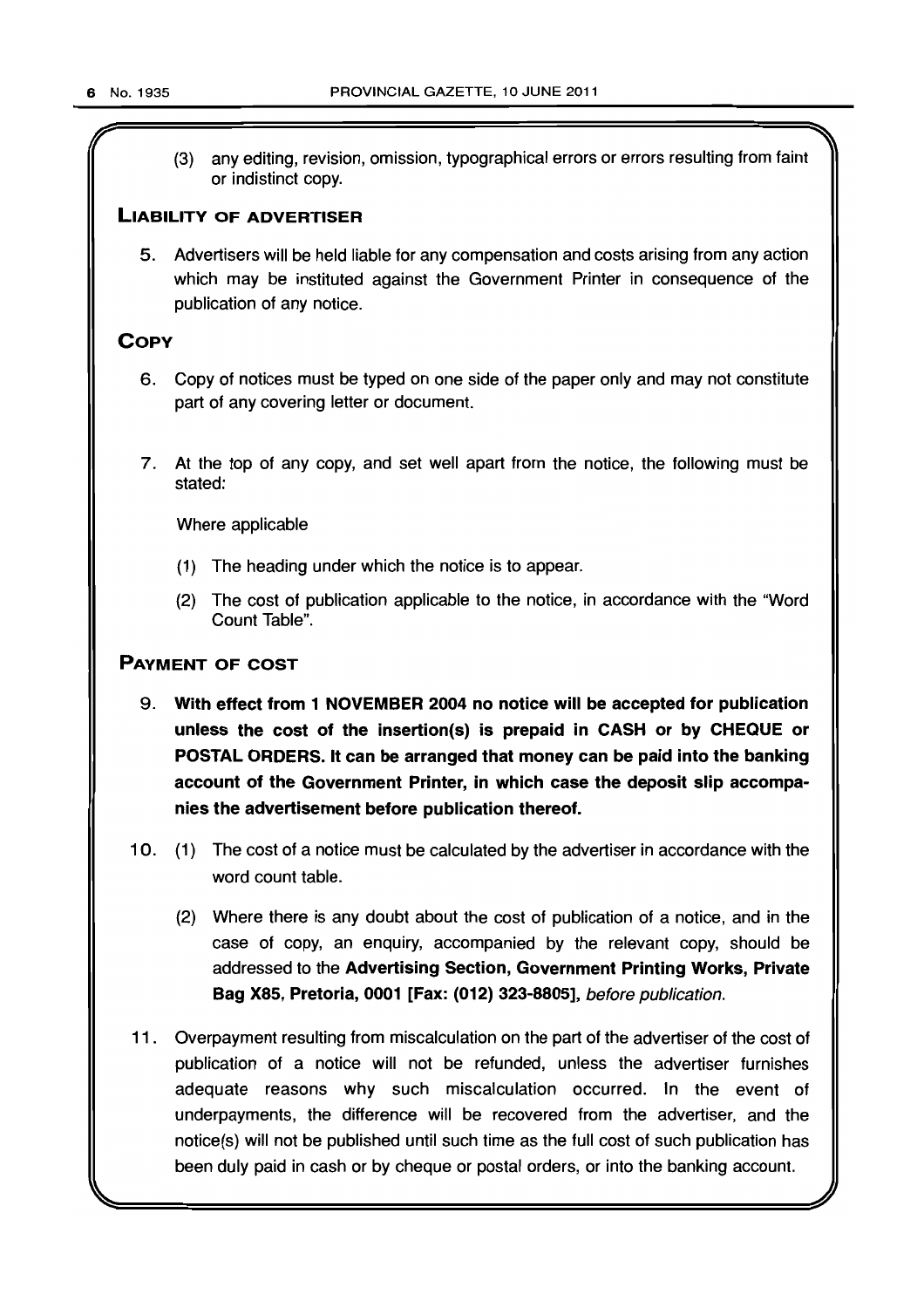- 12. In the event of a notice being cancelled, a refund will be made only if no cost regarding the placing of the notice has been incurred by the Government Printing Works.
- 13. The Government Printer reserves the right to levy an additional charge in cases where notices, the cost of which has been calculated in accordance with the Word Count Table, are subsequently found to be excessively lengthy or to contain overmuch or complicated tabulation.

## PROOF OF PUBLICATION

14. Copies of the Limpopo Province Provincial Gazette which may be required as proof of publication, may be ordered from the Government Printer at the ruling price. The Government Printer will assume no liability for any failure to post such Limpopo Province Provincial Gazette(s) or for any delay in despatching it/them.

# **GOVERNMENT PRINTERS BANK ACCOUNT PARTICULARS**

Bank:

ABSA

BOSMAN STREET

Account No.: 4057114016

Branch code: 632005

Reference No.: 00000049

Fax No.: (012) 323 8805

## Enquiries:

| Mrs. L. Fourie    | Tel.: (012) 334-4686 |
|-------------------|----------------------|
| Mrs. H. Wolmarans | Tel.: (012) 334-4591 |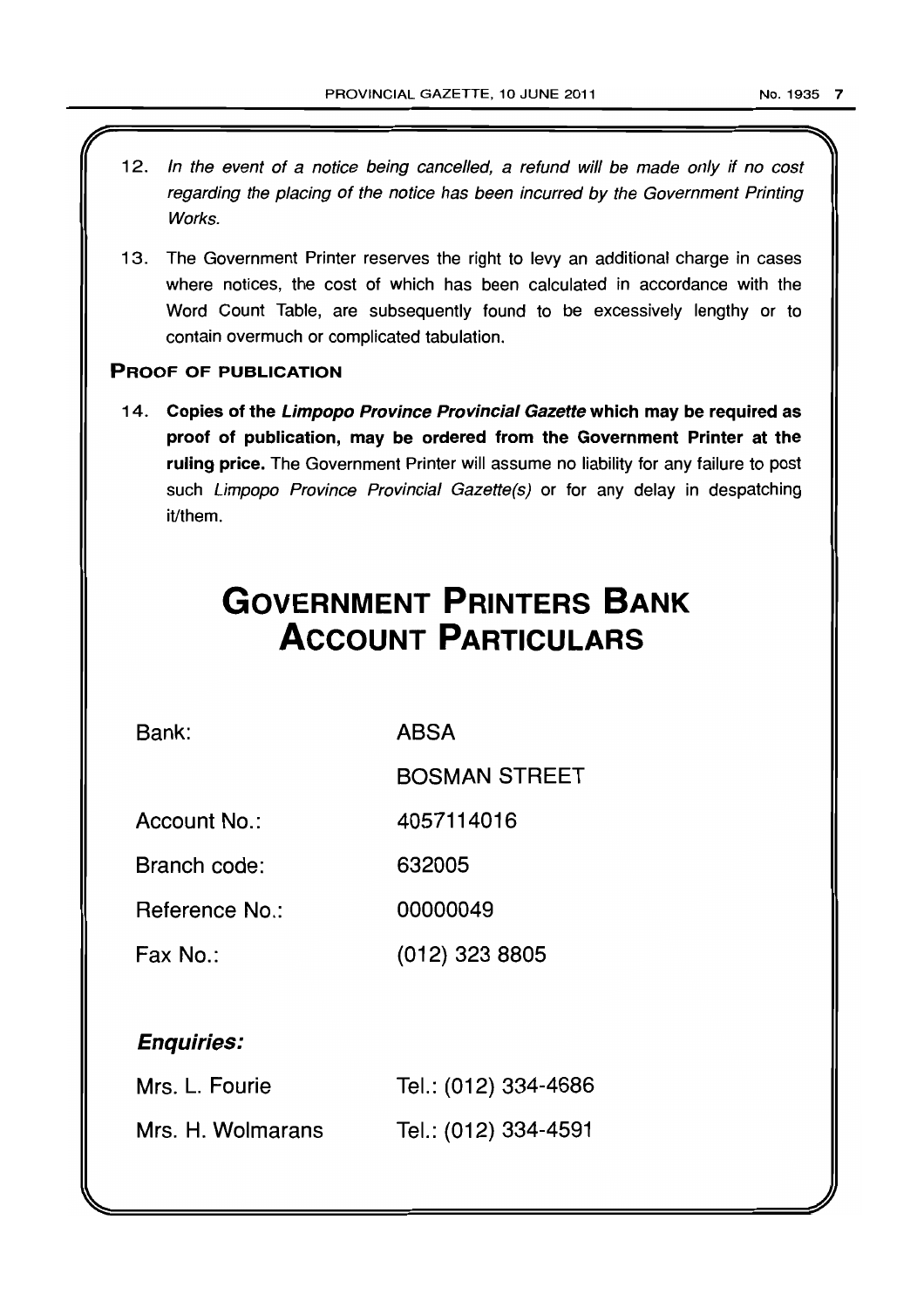## **GENERAL NOTICES • ALGEMENE KENNISGEWINGS**

## GENERAL NOTICE 131 OF 2011

#### BELA-BELA AMENDMENT SCHEME 50/08

NOTICE OF APPLICATION FOR AMENDMENT OF THE TOWN-PLANNING SCHEME IN TERMS OF SECTION 56 (1) (b) (i) OF THE TOWN-PLANNING AND TOWNSHIPS ORDINANCE 1986 (ORDINANCE No. 15 OF 1986)

We, Geo Projects, authorised agents of the owner of Portion 129 of the farm Noodhulp 492 KR, Bela-Bela, hereby give notice in terms of section 56 (1) (b) (i) of the Town-planning and Townships Ordinance, 1986 (Ordinance No. 15 of 1986) that we have applied to the Bela-Bela Municipality for the amendment of the town-planning scheme, known as Bela-Bela Land Use Scheme, 2008, by the amendment of the zoning of the property by the addition of an Annexure 138 to the existing Agriculture zoning, to make provision for Household Enterprise, Furniture and Wood Craft, Curio, Art and Craft Centre, Overnight Accommodation, Tea Garden and additional uses as indicated in the Annexure 138 to the amendment scheme.

Particulars of the application will lie for inspection during normal office hours at the office of the Municipal Manager, Municipal Offices, Bela Bela, for a period of 28 days from 3 June 2011.

Objections to or presentations in respect of the application must be lodged with or made in writing to the Municipal Manager at the above address, or Private Bag X 1609, Bela-Bela, 0480, within a period of 28 days from 3 June 2011.

Address: P.O. Box 919, Bela-Bela, 0480. Tel: 0828817252. . **- .** 

#### ALGEMENE KENNISGEWING 131 VAN 2011

## BELA-BELA-WYSIGINGSKEMA 50/08

KENNISGEWING VAN AANSOEK OM WYSIGING VAN DIE DORPSBEPLANNINGSKEMA INGEVOLGE ARTIKEL 56 (1) (b) (i) VAN DIE ORDONNANSIE OP DORPSBEPLANNING EN DORPE, 1986 (ORDONNANSIE No. 15 VAN 1986)

Ons, Geo Projects, synde die gemagtigde agent van die eienaars van Gedeelte 129 van die plaas Noodhulp 492 KR, Bela-Bela, gee hiermee ingevolge artikel 56 (1) (b) (i) van die Ordonnnsie op Dorpsbeplanning en Dorpe (Ordonnansie 15 van 1986), kennis dat ons by die Bela-Bela Munisipaliteit aansoek gedoen het om die wysiging van die dorpsbeplanningskema, bekend as die Bela-Bela-grondgebruikskema, 2008, deur die sonering van die eiendom hierbo beskryf, te wysig deur die byvoeging van Bylae 138 tot die bestaande Landbou sonering, om voorsiening te maak vir onder andere, Tuis Nywerheid, Meubel en Houtsnee fabriek, Snysterye, Kuns en Handwerk sentrum. Oornag Akkommodasie, Teetuin en verdere gebruike soos uiteengesit in die Bylae 138 tot die wysigingskema.

Besonderhede van die aansoek lê ter insae gedurende gewone kantoorure by die kantoor van die Munisipale Bestuurder, Munisipale Kantore, Bela-Bela, vir 'n tydperk van 28 dae vanaf 3 Junie 2011.

Besware teen of vertoë ten opsigte van die aansoek moet binne 'n tydperk van 28 dae vanaf 3 Junie 2011, skriftelik by of tot die Munisipale Bestuurder by bovermelde adres, of by Privaatsak X1609, Bela-Bela, 0480, ingedien of gerig word.

Adres: Posbus 919, Bela-Bela, 0480. Tel: 0828817252.

03-10

## GENERAL NOTICE 132 OF 2011

#### POLOKWANE/PERSKEBULT AMENDMENT SCHEME 236

I, Rian Gerhard Beukes of the firm Rian Beukes Town and Regional Planners and Property Consultants, being the authorized agent of the registered owner of the property mentioned below, hereby give notice in terms of section 56 1 (b) (i) of Ordinance 15 of 1986, that I have applied to the Polokwane Municipality for the amendment of the Polokwane/Perskebult Town-planning Scheme, 2007, in respect of the rezoning of a portion of Erf 353 (proposed portion 1) Penina Park Extension 1, situated at 225 Timbavati Drive (SASOL Filling Station Peninapark), from "Special" for vehicle sales to "Special" for business purposes subject to certain conditions as contained in Annexure 99, and simultaneous application in terms of Clause 21 of the Polokwane/Perskebult Town-planning Scheme, 2007, to permit a place of refreshment on the proposed Remainder of Erf 353 Penina Park.

Particulars of the application will lie for inspection during normal office hours at the office of the Manager Planning (Spatial Planning and LUM), 1st Floor, Room 127, West Wing, Civic Centre, c/o Landdros Mare Street & Bodenstein Street, Polokwane, 0700, for the period of 28 days from 3 June 2011.

Objections to or representations in respect of the application must be lodged with or made to the Manager, Spatial Planning and LUM at the above address or at P.O. Box 111, Polokwane, 0700, within a period of 28 days from 3 June 2011.

Address of applicant: Rian Beukes Town & Regional Planners and Property Consultants, P.O. Box 12417, Bendor, 0713. Tel: (015) 291-4821.

Date of first notice: 3 June 2011.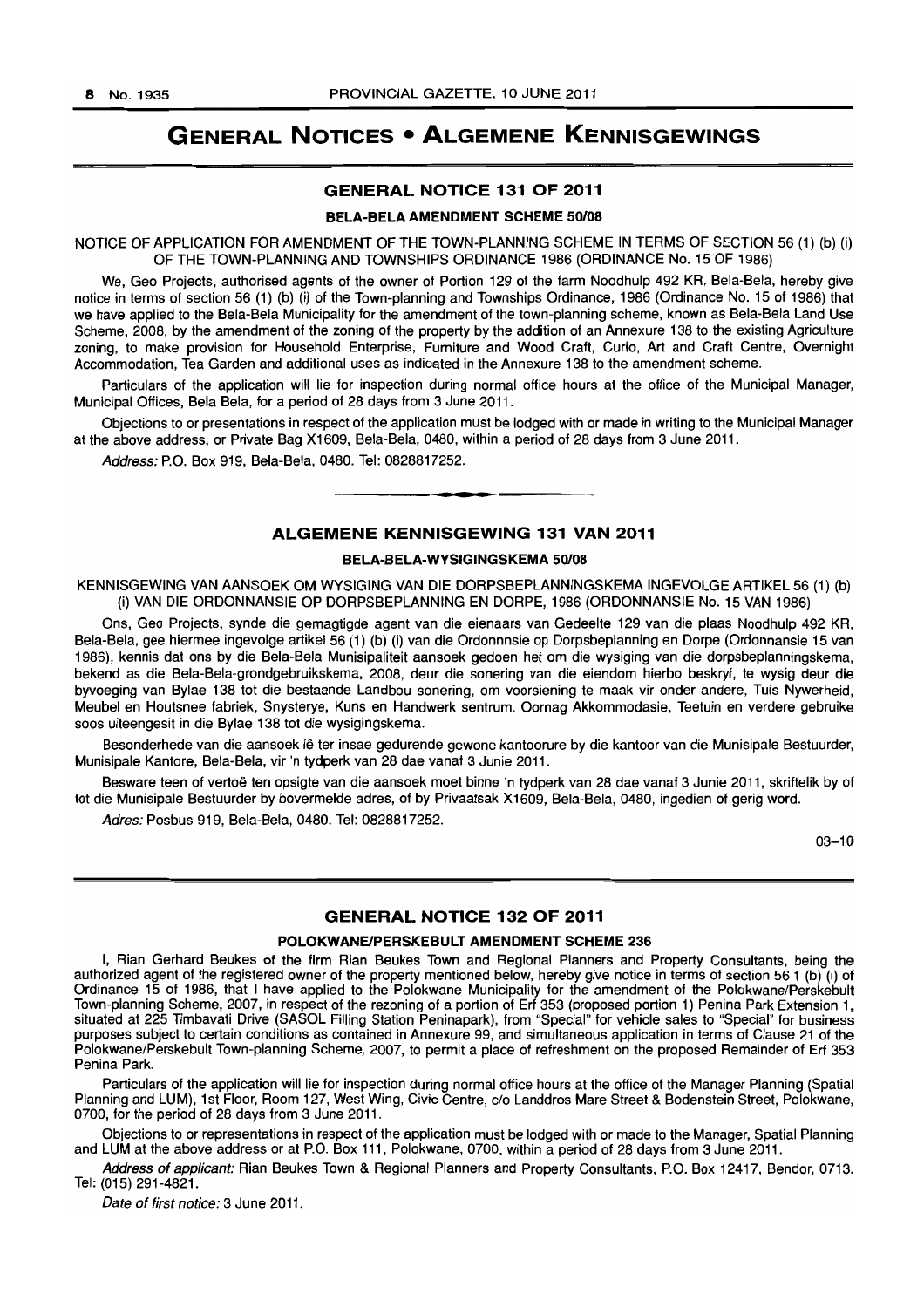## ALGEMENE KENNISGEWING 132 VAN 2011

#### POLOKWANE/PERSKEBULT WYSIGINGSKEMA 236

Ek, Rian Gerhard Beukes van Rian Beukes Stads- en Streekbeplanners en Eiendomskonsultante, synde die gemagtigde agent van die eienaars van ondergenoemde eiendom gee hiermee ingevolge artikel 56 1 (b) (i) van die Ordonnansie op Dorpsbeplanning en Dorpe (Ordonnansie 15 van 1986) kennis dat ek by die Polokwane Munisipaliteit aansoek gedoen het om die wysiging van die dorpsbeplanningskema bekend as die Polokwane/Perskebult Dorpsbeplanningskema, 2007, deur die hersonering van 'n gedeelte van Erf 353 (voorgestelde Gedeelte 1) Penina Park, geleë te Timbavatistraat 225 (SASOL Vulstasie Penina Park) vanaf "Spesiaal" vir die verkoop van motorvoertuie na "Spesiaal" vir besigheidsdoeleindes onderhewig aan die vereistes soos vervat in Bylae 99 tot die Skema, asook gelyktydige aansoek ingevolge Klousule 21 van die Polokwane/Perskebult Dorpsbeplanningskema, 2007, ten einde 'n verversingsplek toe te laat op voorgestelde Restant van Ert 353 Peninapark.

Besonderhede van die aansoek lê ter insae gedurende gewone kantoorure by die kantoor die Bestuurder Beplanning (Ruimtelike Beplanning en Grondgebruikbeheer), 1 ste vloer, wes vleuel, Burgersentrum, hlv Landdros Marestraat en Bodensteinstraat, Polokwane, vir 'n tydperk van 28 dae vanaf 3 Junie 2011.

Besware en of vertoë ten opsigte van die aansoek moet binne 'n tydperk van 28 dae vanaf 3 Junie 2011 skriftelik by of tot die Bestuurder Beplanning (Ruimtelike Beplanning en Grondgebruikbeheer) by bovermelde adres of Posbus 111, Polokwane, 0700, ingedien of gerig word.

Adres van applikant: Rian Beukes Stads- en Streekbeplanners en Eiendomskonsultante, Posbus 12417, Bendor, 0713. Tel: (015) 291-4821.

Datum van eerste publikasie: 3 Junie 2011.

03-10

## GENERAL NOTICE 134 OF 2011

#### MOOKGOPONG AMENDMENT SCHEME 62

We, Masungulo Town and Regional Planners, being an authorised agent of the owner of the erf mentioned below, hereby give notice in terms of section 56 (1) (b) (i) of the Town-planning and Townships Ordinance, 1986 (Ordinance No. 15 of 1986), that we have applied to the Mookgopong Municipality for the amendment of the town-planning scheme known as Mookgopong Land Use Scheme 2004, for the rezoning of Erf 3064, Naboomspruit Extension 5, from "Municipal" to "Institutional" for purposes of Place of Worship.

Particulars of the application will lie for inspection during normal office hours at the office of the Land Use Planner: Technical Services: Civic Centre, cnr., Nelson Mandela & Mookgopong Drive, Mookgopong, for a period of 28 days from 27 May 2011 (date of the first notice).

Objections to or representations in respect of the application must be lodged with or made in writing to the Land Use Planner: Technical Services at the above-mentioned address or P/Bag X340, Mookgopong, 0560, within a period of 28 days from 11 June 2010.

Address of agent: Masungulo Town and Regional Planners, 85 Thabo Mbeki Drive, Mokopane, 0601. Tel: (015) 491-4521. Fax: 086 668 0650. . **- .** 

## ALGEMENE KENNISGEWING 134 VAN 2011

## MOOKGOPONG·WYSIGINGSKEMA 62

Ons, Masungulo Stad en Streekbeplanners, synde die gemagtigde agent van die eienaar van die ondergenoemde ert hierondergenoem, gee hiermee ingevolge artikel 56 (1) (b) (i) van die Ordonnansie op Dorpsbeplanning en Dorpe, 1986 (Ordonnansie No. 15 van 1986), kennis dat ons by die Mookgopong Munisipaliteit aansoek gedoen het om die wysiging van die dorpsbeplanningskema bekend as Mookgopong-grondgebruikskema, 2004, deur die hersonering van Erf 3064, Mookgopong Uitbreiding 5, vanaf "Municipal" na "Institutional" vir a kerk.

Besonderhede van die aansoek lê ter insae gedurende gewone kantoorure by die kantoor van die Beplanning Grondgebruik: Tekniese Dienste, Mookgopong, vir 'n tydperk van 28 dae vanaf 11 Junie 2010 (datum van die eerste publikasie).

Besware teen of vertoë ten opsigte van die aansoek moet binne 28 dae vanaf 27 Mei 2011 skriftelik by die Beplanning Grondgebruik by bovermelde adres, of by Privaatsak 340, Mookgopong, 0560, ingedien of gerig word.

Adres van agent: Masungulo Stads en Streekbeplanners. Thabo Mbekirylaan, Mokopane, 0601. Tel: (015) 491-4521. Faks: 9866680650.

03-10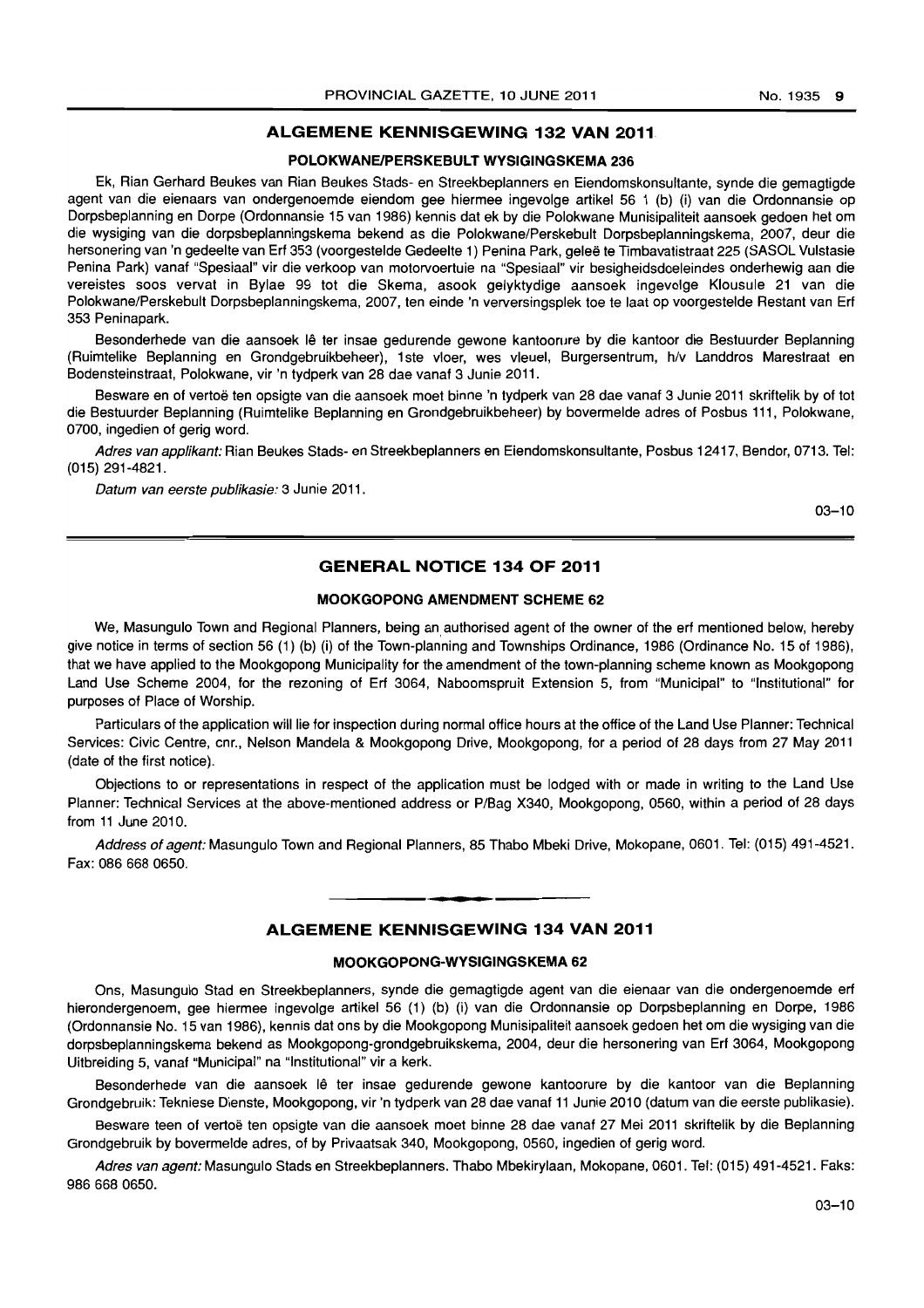#### GENERAL NOTICE 135 OF 2011

REMOVAL OF RESTRICTIONS ACT, 1967 (ACT 84 OF 1967)

### 1. THE AMENDMENT, SUSPENSION OR REMOVAL OF THE CONDITIONS OF TITLE OF ERF 79, MARBLE HALL TOWNSHIP.

#### 2. THE AMENDMENT OF THE MARBLE HALL TOWN-PLANNING SCHEME, 2001.

It is hereby notified that application has been made in terms of section 3 (1) of the Removal of Restrictions Act, 1967, by the firm Winterbach & Associates for:

1. The amendment, suspension or removal of the conditions of title (T27006/2011) of Erf 79, Marble Hall Township to utilise the erf for multiple residential purposes and;

2. the simultaneous amendment of the Marble Hall Town-planning Scheme, 2001, to amend the existing zoning of Erf 79, Marble Hall Township from "Residential 1" with a density of "One dwelling per 500 m<sup>2</sup>" to "Residential 3".

This application will be known as Marble Hall Amendment Scheme 17. The application and the relevant documents are open for inspection at the office of the Deputy Director General limpopo Province, Local Government and Housing, Rabe Street, Polokwane and at the office of the Municipal Manager, Ephraim Mogale Local Municipality, Civic Centre, Ficus Street, Marble Hall, until 1 July 2011.

Objections to the application may be lodged in writing with the Deputy Director-General, limpopo Province, Local Government and Housing, at the above address or Private Bag X9485, Polokwane, 0700, on or before 1 July 2011 and shall reach this office no later than 14:00 on the said date.

Dates of publication: 03 & 10 June 2011.

## ALGEMENE KENNISGEWING 135 VAN 2011

**8 •** 

#### WET OP OPHEFFING VAN BEPERKINGS, 1967 (WET 84 VAN 1967)

#### 1. DIE WVSIGING, OPSKORTING OF OPHEFFING VAN DIE TITELVOORWAARDES VAN ERF 79, MARBLE HALL DORPSGEBIED.

#### 2. DIE WVSIGING VAN DIE MARBLE HALL DORPSBEPLANNINGSKEMA 2001.

Hiermee word bekendgemaak dat ingevolge die bepaling van artikel 3 (1) van die Wet op Opheffing van Beperkings, 1967, aansoek gedoen is deur die firma Winterbach & Associate vir:

1. Die wysiging, opskorting op opheffing van die titelvoorwaardes (T27006/2011) van Erf 79, Marble Hall Dorpsgebied ten einde die eiendom vir meervoudige woondoeleindes te. gebruik; en

2. die wysiging van die Marble Hall Dorpsbeplanningskema, 2001, deur die hersonering van Erf 79, Marble Hall Dorpsgebied van "Residensieel 1" met 'n digtheid van "Een woonhuis per 500 m<sup>2</sup>" na "Residensieel 3".

Die aansoek sal bekend staan as Marble Hall Wysigingskema 17. Die aansoek en die betrokke dokumente Ie ter insae in die kantoor van die Adjunk Direkteur-Generaal, limpopo Provinsie: Plaaslike Regering en Behuising, Rabestraat, Polokwane en in die kantoor van die Munisipale Bestuurder, Ephraim Mogale Plaaslike Munisipaliteit, Burgersentrum, Ficusstraat, Marble Hall tot 1 Julie 2011.

Besware teen die aansoek kan voor of op 1 Julie 2011 skriftelik by die Adjunk Direkteur-Generaal, limpopo Provinsie: Plaaslike Regering en Behuising by bovermelde adres of Privaatsak X9485, Polokwane, 0700, ingedien word en moet die kantoor nie later as 14:00 op genoemde datum bereik nie.

Datum van publikasie: 03 & 10 Julie 2011.

 $3 - 10$ 

## GENERAL NOTICE 136 OF 2011

#### GREATER GIVANI AMENDMENT SCHEME 12

NOTICE OF APPLICATION FOR AMENDMENT OF GIYANI LAND USE MANAGEMENT SCHEME, 2010, IN TERMS OF SECTION 56 (1) (b) (i) OF THE TOWN-PLANNING AND TOWNSHIPS ORDINANCE, 1986 (ORDINANCE 15 OF 1986)

I, Fumani Nkateko Mathebula of Spatial Dynamics Town and Regional Planners, being the authorized agent of the registered owner of Erf 232B, Kremertat, hereby give notice in terms of section 56 (1) (b) (i) of the Town-planning and Townships Ordinance, 1986 (Ordinance 15 of 1986), that I have applied to the Greater Giyani Local Municipality for the amendment of the land use management scheme known as Giyani Land Use Management Scheme, 2010, by the rezoning of the erf described above, situated at 232 Wildvey Street, Kremertat, from "Residential 1" to "Residential 2".

Particulars of the application will lie for inspection during normal office hours at the offices of the Chief Town Planner, Third Floor, Civic Centre, Mandela Avenue, eMalahleni, for a period of 28 days from 17 March 2011.

Objections and or representations in respect to the application must be lodged with or made in writing to the Municipal Manager at the above address or at Greater Giyani Municipality, Main Road BA 59, Giyani Civic Centre, opposite Old Khensani Hospital, Giyani, 0826, within a period of 28 days from 12 May 2011.

Address of agent: Spatial Dynamics Town and Regional Planners, PO Box 4460, Nelspruit, 1200. Tel: 084 303 2112. Fax: 086 503 0594. E-mail: fnmathebula@spatialdynamics.co.za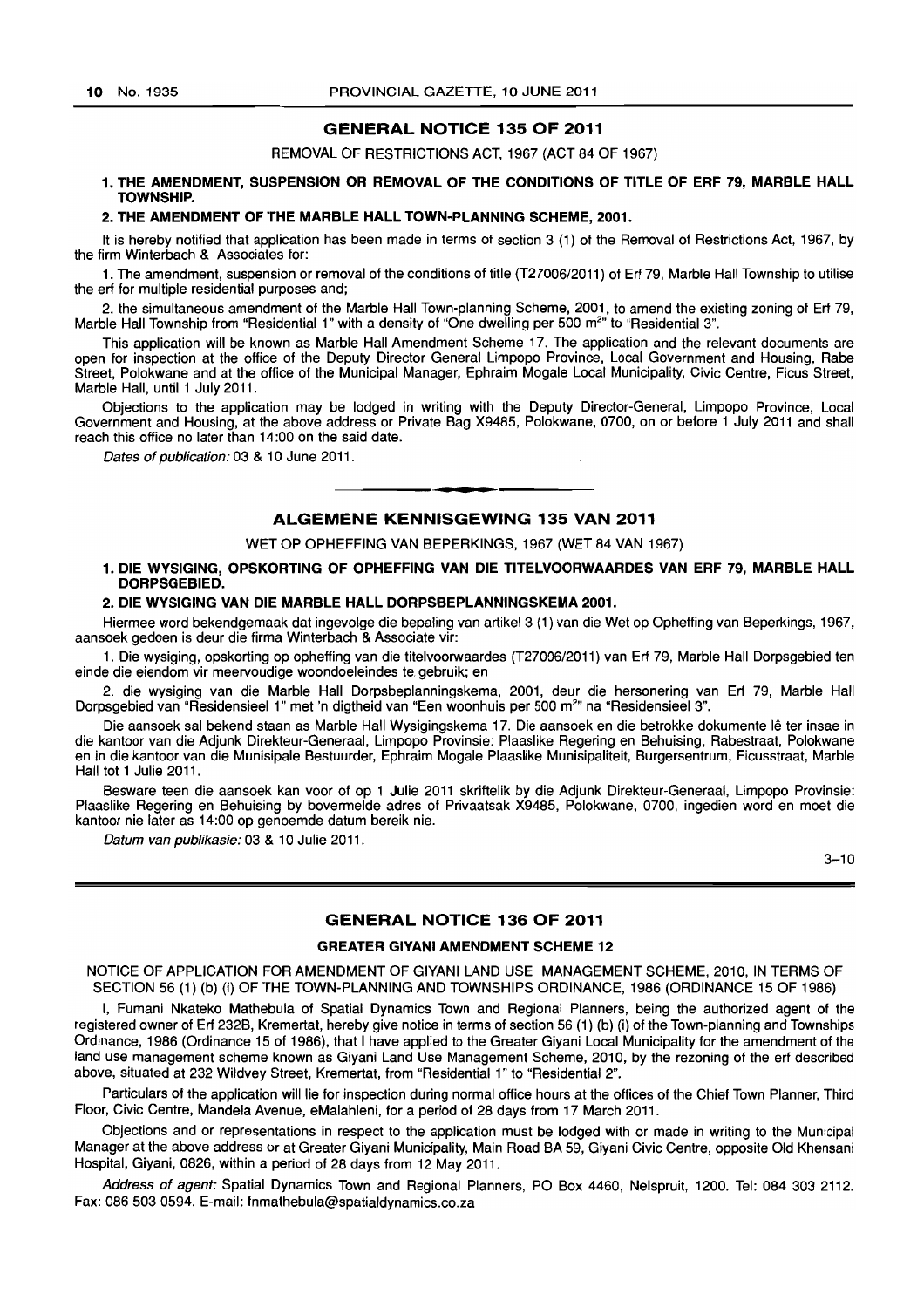## ALGEMENE KENNISGEWING 136 VAN 2011

## GROTER GIYANI-WYSIGINGSKEMA 12

KENNISGEWING VAN AANSOEK OM WYSIGING VAN GIYANI-GRONDGEBRUIKBESTUURSKEMA, 2010, IN TERME VAN ARTIKEL 56 (1) (b) (i) VAN DIE ORDONNANSIE OP DORPSBEPLANNING EN DORPE, 1986 (ORDONNANSIE 15 VAN 1986)

Ek, Fumani Nkateko Mathebula van Spatial Dynamics Stads- en Streekbeplanners, synde die gemagtigde agent van die geregistreerde eienaar van Erf 232B, Kremertat, gee hiermee in terme van artikel 56 (1) (b) (i) van die Ordonnansie op Dorpsbeplanning en Dorpe, 1986 (Ordonnansie 15 van 1986), kennis dat ek by die Groter Giyani Plaaslike Munisipaliteit aansoek gedoen het om die wysiging van die grondgebruikskema bekend as Giyani Land Use Management Scheme, 2010, deur die hersonering van die eiendom hierbo beskryf, gelee op 232 Wildvey Street, Kremertat, vanaf "ResidensieeI1" na "Residensieel 2".

Besonderhede van die aansoek lê ter insae gedurende gewone kantoorure by die kantoor van die Hoof Stadsbeplanner, Derde Vloer, Burgersentrum, Mandelarylaan, eMalahleni, vir 'n tydperk van 28 dae vanaf 12 Mei 2011.

Besware teen of vertoë ten opsigte van die aansoek moet ingedien word of vertoë skriftelik by die Munisipale Bestuurder by bovermelde adres of by Groter Giyani Munisipaliteit, Hoofweg BA 59, Giyani Burgersentrum, teenoor Ou Khensani Hospitaal, Giyani, 0826, binne 'n tydperk van 28 dae vanaf 17 Maart 2011.

Adres van agent: Spatial Dynamics Stads- en Streekbeplanners, Posbus 4460, Nelspruit, 1200. Tel: 084 303 2112. Fax: 086 503 0594. E-mail: fnmathebula@spatialdynamics.co.za

 $10 - 17$ 

#### GENERAL NOTICE 137 OF 2011

#### BA PHALABORWA LAND USE MANAGEMENT SCHEME

NOTICE OF AMENDMENT OF THE BA-PHALABORWA LAND USE MANAGEMENT SCHEME 2011, BY APPLYING FOR SPECIAL CONSENT & SUBDIVISION OF ERF 1293, NAMAKGALE ZONE C, IN TERMS OF SECTION 56 (1) (b) (i) OF THE TOWN-PLANNING AND TOWNSHIPS ORDINANCE, 1986 (ORDINANCE No. 15 OF 1986)

We, Spatial Dynamics Town and Regional Planners, being the authorized agent of the owner of the Erf 1293, Namakgale Zone C, hereby give notice in terms of section 56 (1) (b) (i) of the Town-planning and Townships Ordinance, 1986, (Ordinance No. 15 of 1986), that we have applied to the Ba-Phalaborwa Municipality, for the amendment of the Ba-Phalaborwa Land Use Management Scheme 2011, by applying for Special Consent & Subdivision of Ert 1293, Namakgale Zone C, for the use of a "Church".

Particulars of the application will lie for inspection during normal office hours at the office of the Town Planner, Ba-Phalaborwa Municipality, Civic Center, Nelson Mandela Drive, Phalaborwa, for a period of 28 days from 10 June 2011.

Objections to or representations in respect of the application must be lodged with or made in writing to the Municipal Manager at the above address or at Ba-Phalaborwa Municipality, Private Bag X01020. Phalaborwa, 1390, within a period of 28 days from 10 June 2011.

Address of agent: Spatial Dynamics Town and Regional Planners, P.O. Box 4460, Nelspruit, 1200. Tel: (013) 755-4536. Fax: (013) 755-4542. E-mail: fnmathebula@spatialdynamics.co.za . **-.** 

## ALGEMENE KENNISGEWING 137 VAN 2011

#### BA PHALABORWA-GRONDGEBRUIKBESTUURSKEMA

KENNISGEWING VAN WYSIGING VAN DIE BA-PHALABORWA-GRONDGEBRUIKBESTUURSKEMA 2011, DEUR DIE TOE PASSING VAN OM SPESIALE & ONDERVERDELING VAN ERF 1293, NAMAKGALE ZONE C, IN TERME VAN ARTIKEL 56 (1) (b) (i) VAN DIE ORDONNANSIE OP DORPSBEPLANNING EN DORPE, 1986 (ORDONNANSIE No. 15 VAN 1986)

Ons, Spatial Dynamics Stads- en Streekbeplanners, synde die gemagtigde agent van die eienaar van Erf 1293, Namakgale Zone C, gee hiermee ingevolge artikel 56 (1) (b) (i) van die Ordonnansie op Dorpsbeplanning en Dorpe, 1986 (Ordonnansie No. 15 van 1986), kennis dat ons by die Ba-Phalaborwa Munisipaliteit aansoek gedoen het om die wysiging van die Ba-Phalaborwa-grondgebruikbestuurskema 2011, deur die toepassing van Spesiale Toestemming en die onderverdeling van Erf 1293, Namakgale Zone C, vir die gebruik van 'n "Kerk".

Besonderhede van die aansoek lê ter insae gedurende gewone kantoorure by die kantoor van die Stadsbeplanner, Ba-Phalaborwa Munisipaliteit, Burgersentrum, Nelson Mandelarylaan, Phalaborwa, vir 'n tydperk van 28 dae vanaf 10 Junie 2011.

Besware teen of vertoë ten opsigte van die aansoek moet ingedien word of vertoë skriftelik by die Munisipale Bestuurder by bovermelde adres of by Ba-Phalaborwa Munisipaliteit, Privaatsak X01020, Phalaborwa, 1390, binne 'n tydperk van 28 dae vanaf 10 Junie 2011.

Adres van agent: Spatial Dynamics Stads- en Streekbeplanners, Posbus 4460, Nelspruit, 1200. Tel: (013) 755-4536. Faks: (013) 755-4542. E-pos: fnmathebula@spatialdynamics.co.za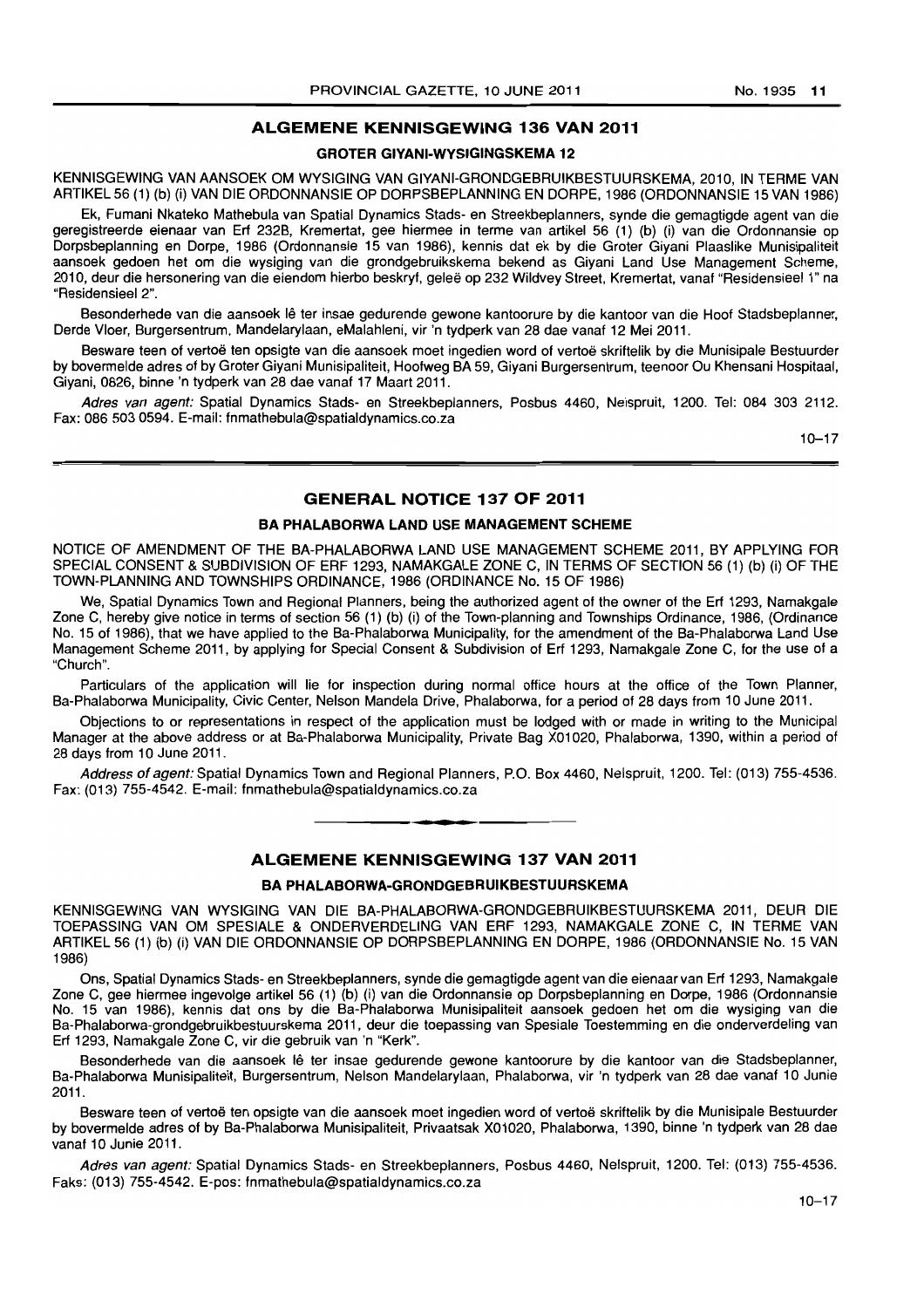### GENERAL NOTICE 138 OF 2011

#### BELA·BELA MUNICIPALITY

PERMANENT CLOSURE OF SEKELBOS AVENUE, BOEKENHOUT AVENUE AND A PART OF KNOPPIESDORING AVENUE LOCATED IN WARMBATH X5 (ALSO KNOWN AS PANORAMA PARK SECURITY ESTATE)

Notice is hereby given in terms of section 67 of the Local Government Ordinance, 1939, that the Bela-Bela Local Municipality proposes to permanently close a part of Sekelbos Avenue and Boekenhout Avenue and a part of Knoppiesdoring Avenue, Warmbad X5 (also known as Panorama Park Security Estate).

Particulars of the application will lie for inspection during normal office hours at the office of the Manager: Economic Development and Planning, Division Town Planning, Bela-Bela Municipality, Chris Hani Drive, Bela-Bela, for a period of 30 days from 10 June 2011.

Objections to or presentations in respect of the application must be lodged with or made in writing to the Town Planner at the above address or at Private Bag X1609, Bela-Bela, 0480, within a period of 30 days from 10 June 2011.

All correspondence also to be forwarded to: Pieterse, Du Toit and Associates CC, P.O. Box 11306, Bendor, 0713. Tel: (015) 297-4970/1. Fax: (015) 297-4584. E-mail: theo@profplanners.co.za

. **\_.** 

#### Mr NS BAMBO, Municipal Manager

## ALGEMENE KENNISGEWING 138 VAN 2011

## BELA·BELA MUNISIPALITEIT

PERMANENTE SLUITING VAN SEKELBOSLAAN, BOEKENHOUTLAAN EN 'N DEEL VAN KNOPPIESDORINGLAAN GELEE IN WARMBAD X5 (ooK BEKEND AS PANORAMA PARK SEKURITEITSOORD)

Kennis geskied hiermee ingevolge artikel 67 van die Ordonnansie op Plaaslike Bestuur, 1939, dat die Bela-Bela Plaaslike Munisipaliteit van voornemens is om 'n deel van Sekelboslaan en Boekenhoutlaan en 'n gedeelte van Knoppiesdoringlaan, Warmbad X5 (ook bekend as Panorama Park Sekuriteitsoord), permanent te sluit.

Besonderhede van die aansoek lê ter insae gedurende gewone kantoorure by die kantoor van die Bestuurder: Ekonomiese Ontwikkeling en Beplanning, Afdeling Beplanning en Ontwikkeling, Bela-Bela Munisipaliteit, Chris Hanirylaan, Bela-Bela, vir 'n tydperk van 30 dae vanaf 10 Junie 2011.

Besware teen of vertoë ten opsigte van die aansoek moet binne 'n tydperk van 30 dae vanaf 10 Junie 2011, skriftelik by of tot die Stadsbeplanner by bovermelde adres of by Privaatsak X1609, Bela-Bela, 0480, ingedien of gerig word.

Aile korrespondensie moet ook aangestuur word na: Pieterse, Du Toit en Assosiate BK, Posbus 11306, Bendor, 0713. Tel: (015) 297-4970/1. Faks: (015) 297-4584. E-pos: theo@profplanners.co.za

#### Mnr. NS BAMBO, Munisipale Bestuurder

 $10 - 17$ 

## GENERAL NOTICE 139 OF 2011

#### BELA-BELA AMENDMENT SCHME 49/08

The Bela-Bela Municipality hereby gives notice in terms of section 28 (1) {a} of the Town-planning and Townships Ordinance, 1986 (Ordinance No. 15 of 1986), that an amendment scheme to be known as Bela-Bela Amendment Scheme 49/08, has been prepared by it.

This amendment scheme contains the following proposals: The rezoning of a portion of Knoppiesdoring Avenue, a portion of Sekelbos Avenue and Boekenhout Avenue, situated in Warmbath X5, from "Existing public Road" to "Private Open Space".

Particulars of the application will lie for inspection during normal office hours at the office of the Manager: Economic Development and Planning, Division Town Planning, Bela-Bela Municipality, Chris Hani Drive, Bela-Bela, for a period of 28 days from 10 June 2011.

Objections to or presentations in respect of the application must be lodged with or made in writing to the Manager: Economic Development and Planning, at the above address or at Private Bag X1609, Bela-Bela, 0480, within a period of 28 days from 10 June 2011.

## Mr NS BAMBO, Municipal Manager

### Bela-Bela Municipality

All correspondence also to be forwarded to: Pieterse, Du Toit and Associates CC, P.O. Box 11306, Bendor, 0713. Tel: (015) 297-4970/1.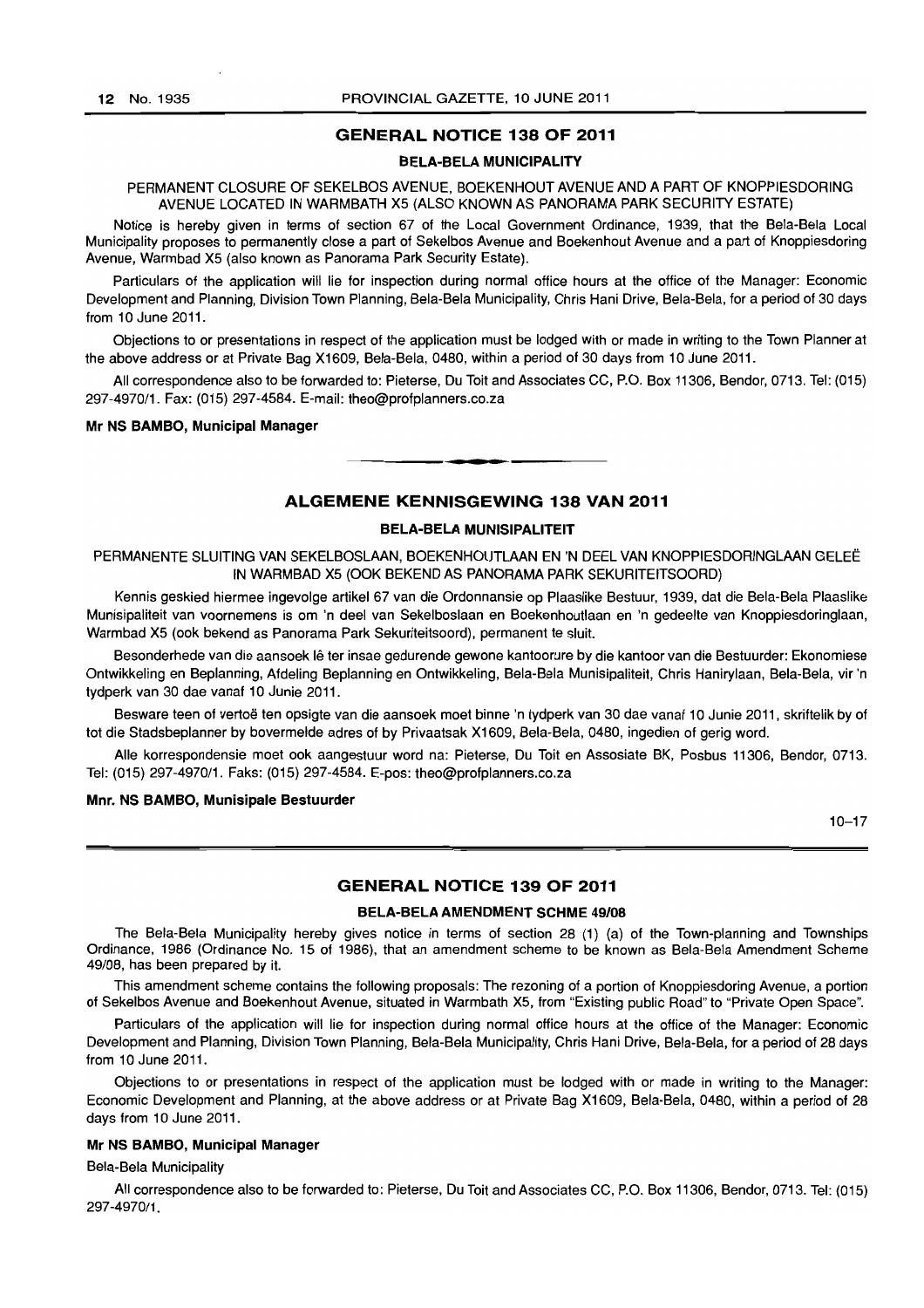### **ALGEMENE KENNISGEWING 139 VAN 2011**

#### **BELA-BELA-WYSIGINGSKEMA 49/08**

Die Bela-Bela Munisipaliteit, gee hiermee kennis ingevolge artikel 28 (1) (a) van die Ordonnansie op Dorpsbeplanning en Dorpe, 1986 (Ordonnansie No. 15 van 1986), dat 'n wysigingskema bekend as die Bela-Bela-wysigingskema 49/08, deur hom opgestel is.

Hierdie wysigingskema bevat die volgende voorstelle: Die hersonering van 'n deel van Knoppiesdoringlaan, 'n deel van Sekelboslaan en Boekenhoutlaan, geleë in Warmbad X5, van "Bestaande Openbare Pad" na "Privaat Oop Ruimte".

Besonderhede van die aansoek lê ter insae gedurende gewone kantoorure by die kantoor van die Bestuurder: Ekonomiese Ontwikkeling en Beplanning, Afdeling Beplanning en Ontwikkeling, Bela-Bela Munisipaliteit, Chris Hanirylaan, Bela-Bela, vir 'n tydperk van 28 dae vanaf 10 Junie 2011.

Besware teen of vertoë ten opsigte van die aansoek moet binne 'n tydperk van 28 dae vanaf 10 Junie 2011, skriftelik by die Bestuurder: Ekonomiese Ontwikkeling en Beplanning, by bovermelde adres of by Privaatsak X1609, Bela-Bela, 0480, ingedien of gerig word.

## **Mnr. NS BAMBO, Munisipale Bestuurder**

Bela-Bela Munisipaliteit

Aile korrespondensie moet ook aangestuur word na: Pieterse, Du Toit en Assosiate BK, Posbus 11306, Bendor, 0713. Tel: (015) 297-4970/1.

10-17

#### **GENERAL NOTICE 140 OF 2011**

AMENDMENT OF POLOKWANE/PERSKEBULT TOWN-PLANNING SCHEME, 2007 (AMENDMENT SCHEME No. 239), AND THE GREATER POTGIETERSRUS AMENDMENT SCHEME 1997 (AMENDMENT SCHEMES 295, 296 AND 297)

We, Masungulo Town & Regional Planners, being an authorized agent of the owner of the erven mentioned below hereby give notice in terms of section 56 (1) (b) of the Town-planning and Townships Ordinance, 1986 (Ordinance 15 of 1986), that we have applied to the

1. Polokwane Municipality for the amendment of the Polokwane/Perskebult Town-planning Scheme, 2007, in the following manner:

Amendment Scheme 239: The rezoning of the remaining extent of Erf 899, 53 Van Boeschoten Street, from "Residential 1" to "Residential 3" to allow 64 units per hectare in order to establish six (6) dwelling units. Particulars of the application will lie for inspection during normal office hours at the office of the Manager: Spatial Planning and Land Use Management, First Floor, Civic Centre. Landros Mare Street, Polokwane, for a period of 28 days from 10 June 2011 (the date of the first publication of the notice).

Objections to or representations in respect of the application must be lodged with or made in writing to the Municipal Manager, at the above address or at PO Box 111, Polokwane, 0700, within a period of 28 days from 10 June 2011.

2. Mogalakwena Municipality for the amendment of the Greater Potgieterus Town-planning Scheme, 1997, in the following manner:

• Amendment Scheme 295 Portion 1 of Erf 412, Potgietersrus Township, Registration Division K.S., Limpopo, situated at No. 32 Hooge Street from "Residential 1" to "Business 1".

• Amendment Scheme 296 The Remainder of Erf 412, Piet Potgietersrus Township, Registration Division K.S., Limpopo, situated at No. 34 Hooge Street from "Residential 1" to "Business 1".

• Amendment Scheme 297: The Remainder of Erf 391, Piet Potgietersrus Township, Registration Division K.S., Limpopo, situated at No. 44 Hoogse Street from "Residential 1" to "Business 1".

Particulars of the application will lie for inspection during normal office hours at the office of the Municipal Manager: Civic Centre, Mokopane, for a period of 28 days from 10 June 2011 (the date of the first publication of the notice).

Objections to or representations in respect of the application must be lodged with or made in writing to the Municipal Manager at the above-mentioned address or at P.O. Box 34, Mokopane, 0600, within a period of 28 days from 10 June 2011.

Address of agent: Masungulo Town & Regional Planners, 85 Thabo Mbeki, 1st Floor, Bosveld Centre, Mokopane, 0600. Tel: (015) 491-4521. Fax: (015) 491-2221.

#### **ALGEMENE KENNISGEWING 140 VAN 2011**

**- I** 

DIE WYSIGING VAN DIE POLOKWANE/PERSKEBULT-DORPSBEPLANNINGSKEMA, 2007 (WYSIGINGSKEMA 239), EN DIE WYSIGING VAN DIE GROTER POTGIETERSRUS 1997 (WYSIGINGSKEMAS 295,296 EN 297)

Ons, Masungulo Stads- en Streekbeplanners, synde die gemagtigde agente van die eienaars van die erwe hieronder genoem, gee hiermee ingevolge artikel 56 (1) (b) (ii) van die Ordonnansie op Dorpsbeplanning en Dorpe, 1986 (Ordonnansie 15 van 1986), kennis dat ons aansoek gedoen het by die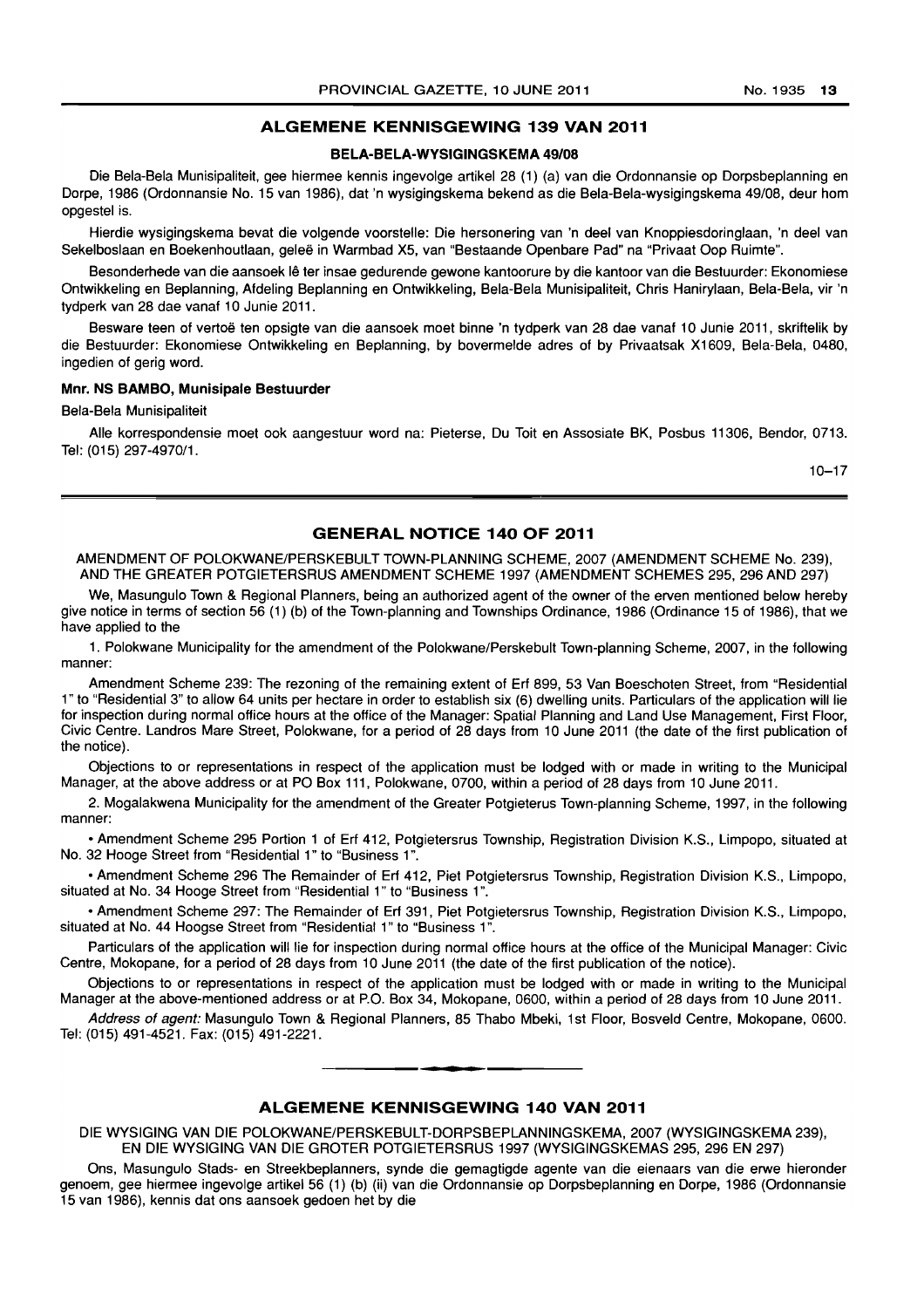1. Polokwane Munisipaliteit, om die wysiging van die dorpsbeplanningskema bekend as die Polokwane/Perskebultdorpsbeplanningskema, 2007, vir

Wysigingskema 239: deur die hersonering vir Restante van Erf 899, Van 53 Van-Boeschoetenstraat, vanaf "Residensieel 1" na "Residneiseel 3, om 64 eehede/ha toe te laat, vir die oprigting van agt (6) wooneenhede.

Besonderhede van die aansoek lê ter insae gedurende kantoorure by die kantoor van die Bestuurder: Ruimtelike Beplanning en Grondgebruikbestuur, Eerste Vloer, Burgersentrum, Landdros Marestraat, Polokwane, vir 'n tydperk van 28 dae vanaf 10 Junie 2011 (datum van die eerste publikasie).

Besware teen of vertoë ten opsigte van die aansoek moet binne 'n tydperk van 28 dae vanaf 10 Junie 2011, skriftelik by of tot die Munisipale Bestuurder by bovermelde adres of by Posbus 111, Polokwane, 0700, ingedien of gerig word.

2. Mogalakwena Munisipaliteit om die dorpbeplanningskema bekend as die Groter Potgietersrus-dorpsbeplanningskema, 1997, vir:

• Wysigingskema 295: die hersonering van Gedeelte 1 van erf 412, Piet Potgietersrus-dorpsgebied, Registrasie Afdeling K.S., Limpopo, Hoogestraat 32, Mokopane, vanaf "Residensieel 1" na "Besigheid 1".

• Wysigingskema 296: die hersonering van Restante van Erf 412, Piet Potgietersrus-dorpsgebied, Registrasie Afdeling K.S., Limpopo, gelee te Hoogestraat 34, Mokopane, vanaf "Residensieel 1" na "Besigheid 1" .

• Wysigingskema 297: die hersonering van Restant Erf 391, Piet Potgietersrus-dorpsgebied, Registrasie Afdeling K.S., Limpop, geleë te Hoogestraat 29, Mokopane, vanaf "Residensieel 1" na "Besigheid 1".

Besonderhede van die aansoek lê ter insae gedurende gewone kantoorure by die kantoor van Munisipale Bestuurder: Burgersentrum, Mokopane, vir 'n tydperk van 28 dae vanaf 10 Julie 2011 (datum van die eerste publikasie).

Besware teen of vertoë ten opsigte van die aansoek moet binne 28 dae vanaf 10 Junie 2011, skriftelik by of tot die Munisipale Bestuurder by bovermelde adres of by Posbus 34, Mokopane, 0600, ingedien of gerig word.

Adres van agent: Masungulo Stads- en Streekbeplanners, Eerste Vloer, Bosveld Gebou, Thabo Mbekistraat 85, Mokopane, 0600. Tel: (015) 491-4521. Faks: (015) 491-2221.

10-17

## **GENERAL NOTICE 141 OF 2011**

#### MESSINA AMENDMENT SCHEME 186

NOTICE OF APPLICATION FOR THE AMENDMENT OF THE TOWN-PLANNING SCHEME IN TERMS OF SECTION 56 OF THE TOWN-PLANNING AND TOWNSHIPS ORDINANCE, 1986 (ORDINANCE 15 OF 1986)

I, Pierre Dante Moelich, of the firm Plankonsult Incorporated, being the authorised agent of the owner hereby give notice in terms of section 56 of the Town-planning and Townships Ordinance, 1986 (Ord 15 of 1986), that I have applied to the Musina Local Municipal, for the amendment of the town-planning scheme known as the Messina Town-planning Scheme, 1983, by the rezoning of Erf 1352, Messina Extension 7 from "Residential 1" to "Residential 4".

Particulars of the application will lie for inspection during normal office hours at the office of the Municipal Manager: Civic Centre, Murphy Street, Musina, for a period of 28 days from 10 June 2011.

Objections to or representations in respect of the application must be lodged with or made in writing to the Municipal Manager at the above address or at Private Bag X611, Musina, 0900, within a period of 28 days from 10 June 2011.

Address of agent: Plankonsult Incorporated, P O Box 72729, Lynnwood Ridge, 0040. Tel: (012) 993-5848. Fax: (012) 993-1292. E-mail: a-ms@plankonsult.co.za

Dates of publication: 10 June 2011 and 17 June 2011.

### **--. ALGEMENE KENNISGEWING 141 VAN 2011**

#### MESSINA-WYSIGINGSKEMA 186

KENNISGEWING VAN AANSOEK OM WYSIGING VAN DORPSEBEPLANNINGSKEMA INGEVOLGE ARTIKEL 56 VAN DIE ORDONNANSIE OOP DORPSBEPLANNING EN DORPE, 1986 (ORDONNANSIE 15 VAN 1986)

Ek, Pierre Dante Moelich, van die firma Plankonsult ingelyf, synde die gemagtigde agent van die eienaar gee hiermee ingevolge artikel 56 *van* die Ordonnansie op Dorpsbeplanning en Dorpe, 1986 (Ord. 15 van 1986), kennis dat ek by die Musina Plaaslike Munisipale, aansoek gedoen het om die wysiging van die dorpsbeplanningskema bekend as Messina Dorpsbeplanningskema 1983, deur die hersonering van Erf 1352, Messina Uitbreiding 7 vanaf "Residensieel 1" na "Residensieel 4".

Besonderhede van die aansoek lê ter insae gedurende gewone kantoorure by die kantoor van die Munisipale Bestuurder, Burgersentrum, Murphystraat, Musina, vir 'n tydperk van 28 dae vanaf 10 Junie 2011.

Besware teen of vertoë ten opsigte van die aansoek moet binne 'n tydperk van 28 dae vanaf 10 Junie 2011, skriftelik by of tot die Munisipale Bestuurder by bovermelde adres of by Privaatsak X611, Musina, 0090, ingedien of gerig word.

Adres van agent: Plankonsult Ingelyf, Posbus 72729, Lynnwoodrif, 0040. Tel: (012) 993-5848. Fax: (012) 993-1292. E-pos: a-ms@plankonsult.co.za

Datums van publikasies: 10 Junie 2011 en 17 Julie 2011.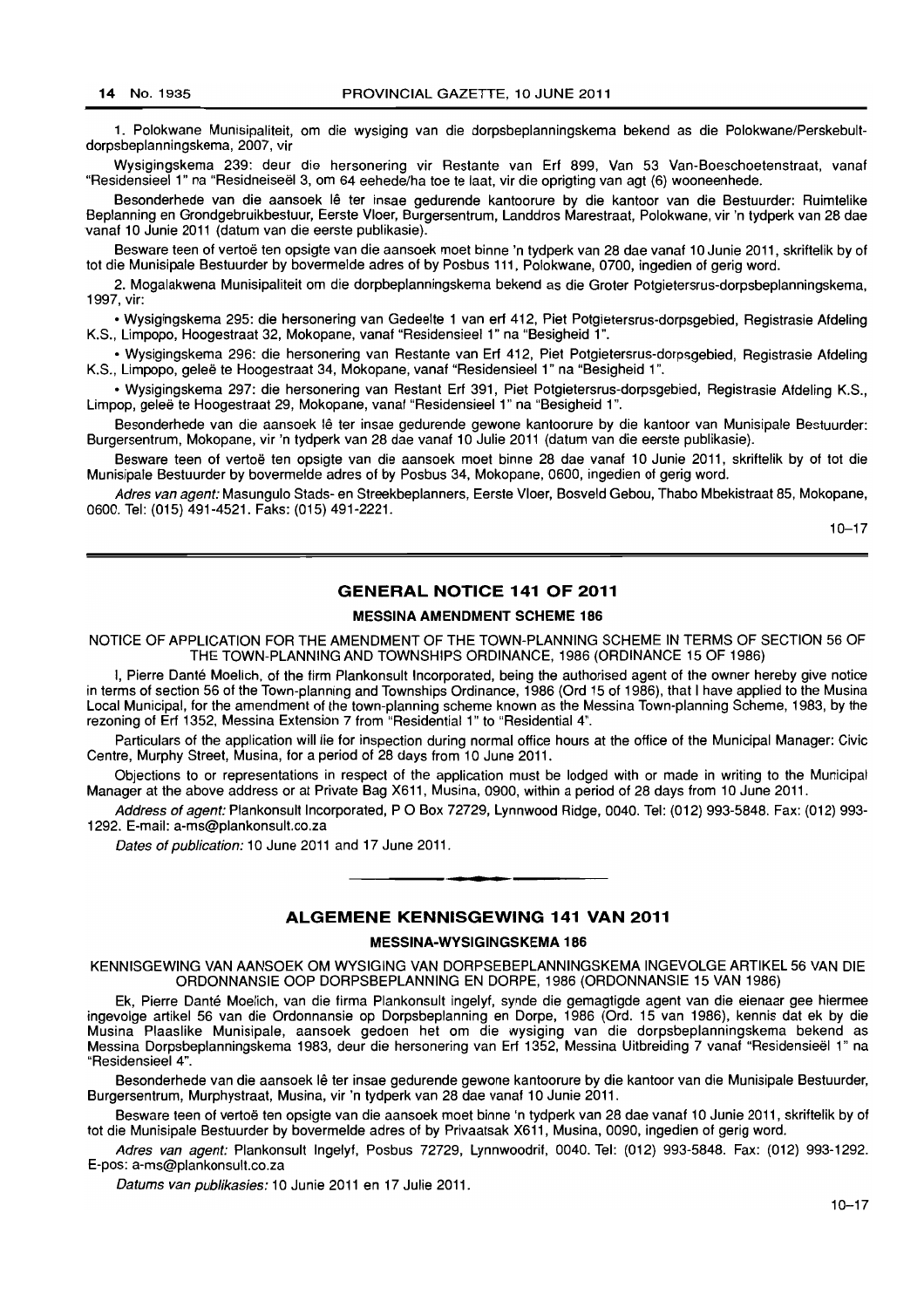## **NOTICE 142 OF 2011**

#### **MAKHADO AMENDMENT SCHEME**

## NOTICE OF APPLICATION FOR AMENDMENT OF TOWN-PLANNING SCHEME IN TERMS OF SECTION 56 OF THE TOWN PLANNING AND TOWNSHIPS ORDINANCE, 1986 (ORDINANCE 15 OF 1986)

I, Pierre Danté Moelich, of the firm Plankonsult Incorporated, being the authorised agent of the owner hereby give notice in terms of section 56 of the Town-planning and Townships Ordinance, 1986 (Ord. 15 of 1986), that I have applied to the Makhado Local Municipality for the amendment of the town-planning scheme known as Makhado Land Use Scheme 2009, by the rezoning of Erf 146, Louis Trichardt from "Residential 1" to "Business 3" subject to the conditions that 7 parking bays can be provided within the road reserve area.

Particulars of the application will lie for inspection during normal office hours at the office of the Director: Municipal Secretariat, 1st Floor, Civic Centre, 128 Krogh Street, Makhado (Louis Trichardt) for a period of 28 days from 10 June 2011.

Objections to or representations in respect of the application must be lodged with or made in writing to the Director: Municipal Secretariat at the above address or at Private Bag X2596, Makhado (Louis Trichardt), 0920, within a period of 28 days from 10 June 2011.

Address of agent: Plankonsult Incorporated, PO Box 72729, Lynnwood Ridge, 0040. Tel: (012) 993-5848. Fax: (012) 993-1292. E-mail: a-ms@plankonsult.co.za

Dates of publication: 10 June 2011 and 17 June 2011.

## **KENNISGEWING 142 VAN 2011**

I **• •** 

#### **MAKHADO-WYSIGINGSKEMA**

KENNISGEWING VAN AANSOEK OM WYSIGING VAN DORPSBEPLANNINGSKEMA INGEVOLGE ARTIKEL 56 VAN DIE ORDONNANSIE OP DORPSBEPLANNING EN DORPE, 1986 (ORDONNANSIE 15 VAN 1986)

Ek, Pierre Dante Moelich, van die firma Plankonsult Ingelyf, synde die gemagtigde agent van die eienaar gee hiermee ingevolge Artikel 56 van die Ordonnansie op Dorpsbeplanning en Dorpe, 1986 (ord. 15 van 1986), kennis dat ek by die Makhado Plaaslike Munisipaliteit aansoek gedoen het om die wysiging van die dorpsbeplanningskema bekend as Makhado Grondgebruikskema 2009, deur die hersonering van Erf 146, Louis Trichardt vanaf "Residensieel 1" na "Besigheid 3" onderworpe aan die voorwaarde dat 7 parkeerplekke binne die padreserwe voorsien kan word.

Besonderhede van die aansoek lê ter insae gedurende gewone kantoorure by die kantoor van die Direkteur: Munisipale Sekretariaat, 1 ste Vloer, Burgersentrum, Kroghstraat 128, Makhado (Louis Trichardt) vir 'n tydperk van 28 dae vanaf 10 Junie 2011.

Besware teen of vertoë ten opsigte van die aansoek moet binne 'n tydperk van 28 dae vanaf 10 Junie 2011 skriftelik by of tot die Direkteur: Munisipale Sekretariaat by bovermelde adres of by Privaatsak X2596, Louis Trichardt, 0920, ingedien of gerig word.

Adres van agent: Plankonsult Ingelyf, Posbus 72729, Lynnwoodrif, 0040. Tel: (012) 993-5848. Fax: (012) 993-1292. E-pos: a-ms@plankonsult.co.za

10-17

### **GENERAL NOTICE 143 OF 2011**

GENERAL NOTICE IN TERMS OF SECTION 6 (1) OF THE LAND TITLE ADJUSTMENT ACT, 1993 (ACT No. 111 OF 1993)

Notice is hereby given in terms of section 6 (1) of the Land Title Adjustment Act (Act No. 111 of 1993), a claim for a little adjustment has been lodged with Limpopo Provincial Department of Rural Development and Land Reform in respect of portions 26, 27, 36, 49, 50, 51, 54, 82, 114, 325 and 412 of the Farm Witfontein 1 J.S, situated in Moutse in the distrik of Sekhukhune, Limpopo Province (designated land) and that a Commissioner appointed in terms of the Act will investigate claim (s) in terms of the provision of the Act in due course.

Any person who claims to have acquired a right through hereditary succession or otherwise, to be registered as the owner in respect of such designated land and who is not registered is called upon to submit to the Commissioner, within a period of two months from the date of first publication of this notice on 10 June 2011, an application for the allocation and transfer to him/her in terms of this Act of the designated land in respect of which he claims such right.

Submissions (written applications) to the office of: Commissioner Jabulani Mabuza, Machaka N.C. Attorneys, 5th Floor, Suite 504, Arcadia Centre, 130 Beatrix Street (cnr Vermeulen), Arcadia, Pretoria, 0083. Tel: (012) 323-0459. Fax: (012) 323- 0495.

Dates for oral applications: 01 & 02 July 2011 and 29 & 30 July 2011.

Venue: Lekgotla la Bareki Tribal Office, Mamaneng (Witfontein). Time: 10hOO.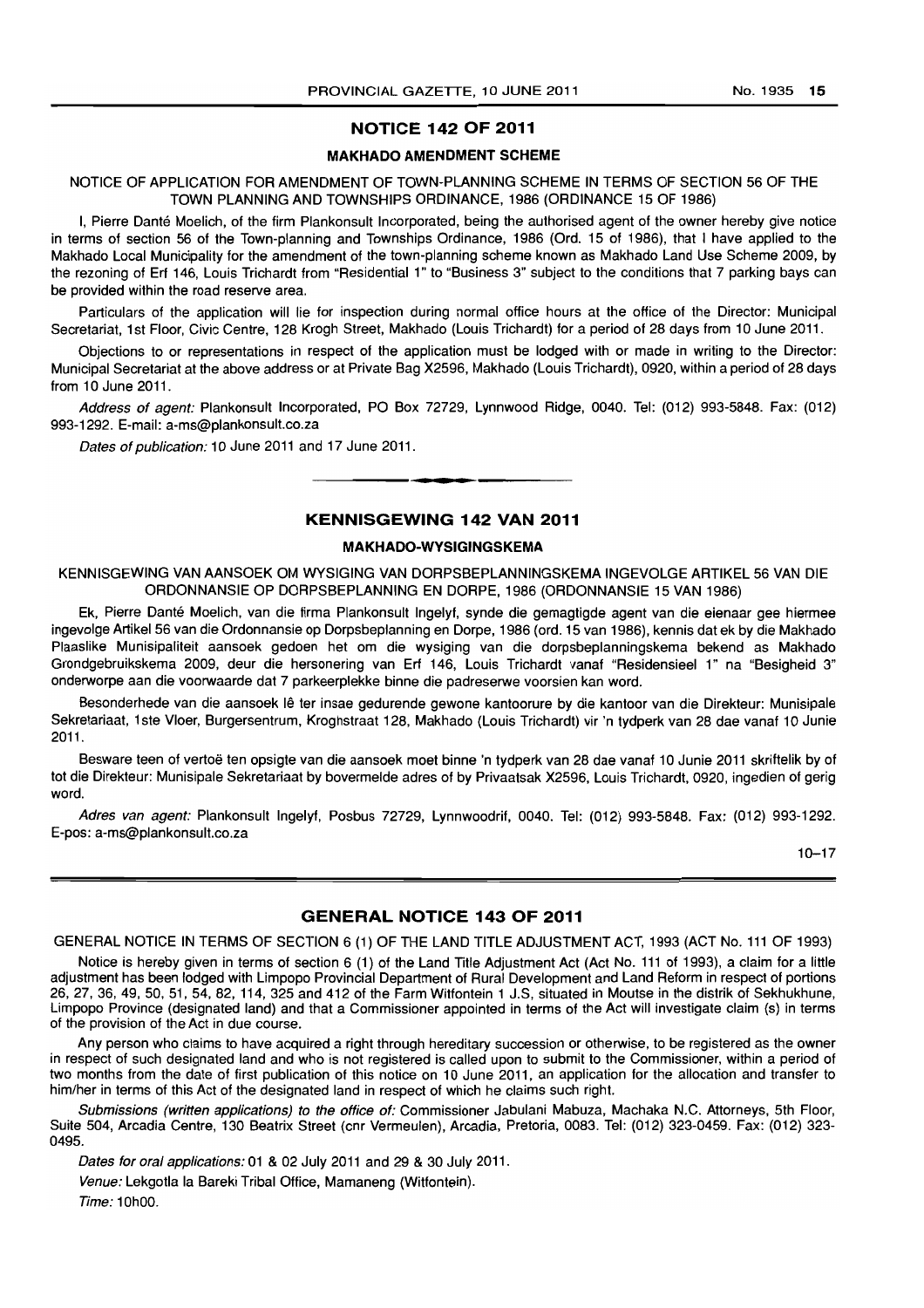## GENERAL NOTICE 133 **OF** 2011

#### {Regulation 21(10, of the Development FacUitation regulations in terms of the DFA, 1995] Notice of land development area appficatlon

DLC Town Plan (Pty) Ltd (formerly known as De Lange Town and Regional Planners (Pty) Ltd) of 46 26<sup>th</sup> Street Menlo Park, Pretoria, has lodged an application for a land development area in terms of the Development Facilitation Act 1995.

The application is for the development of the following land: the Remaining Extent of the farm Haaakioof 311~KR, situated Within the jurisdiction of Modimolle Local Municipality, for two Private Game Lodges and Wildlife~lEco Estate to be known as Haaskloof Private Game Lodge and Eco Estate and will consist of the following land uses:

| Zonina:              | <b>Number of Erven:</b> |
|----------------------|-------------------------|
| "Residential"        | 29 erven                |
| "Private Game Lodge" | 2 erven                 |

The application will be considered at a Tribunal Hearing to be held at the Naboomspruit Golf Club on 9 September 2011 at 10:00 and the Pre-hearing Conference will be held at Naboomspruit Golf Club on 11 August 2011 at 10:00,

Please note that in terms of the Development Facilitation Act, 1995:

- 1 You must within 21 (twenty one) days from 3 June 2011 which is the first date of this notice, provide the land development applicant with your written representation in support of the application or any other written representation not amounting to an objection. in which case you are not required to attend the tribunal hearing.
- 2 If your comments constitute an objection to any aspect of the land development application, you or your duly authorised representative must appear in person before the tribunal on the date mentioned for the pre-hearing conference above, or on any other date of which you may be given notice.

Any objection or representation must state the name and address of the person or body making the objection or representation, the interest that such person or body has In the matter, and the reasons for the objection or representation, and must be delivered to the designated officer and land development applicant at his or her address set out below within the said period of 21 days from 3 June 2011 which is the first date of this notice.

The refevant plans, documents and information are available for inspection at the Designated Officer at office no 40 or 41, Limpopo Department of Local Government and Housing, 23 Market street. Polokwane and the Land Development Applicant and at the office of the applicant, DLC Town Plan at 46 26<sup>th</sup> Street, Menlo Park, Pretoria for a period of 21 days from 3 June 2011 which is the first date of this notice.

If you have any queries you may contact the designated officer at the following address:

Limpopo Department of Local GOvernment and Housing, 23 Market Street, Pofokwane or Private Bag X 9485, Polokwane 0700, tel. 015 284 5355. E-MAIL: NetshilomboniHT@limdlgh.gov.za.

Land Development Applicant: DLC Town Plan, 46 26<sup>th</sup> Street Menlo Park, Pretoria, P.O.Box 35921. Menlo Park, 0102, For inspection call Fril<kie de Lange at Tet 082 7754740, Fax; *086*  538 1064. fj@dlcgroup.co.za,co.za

Our Ref: DFA028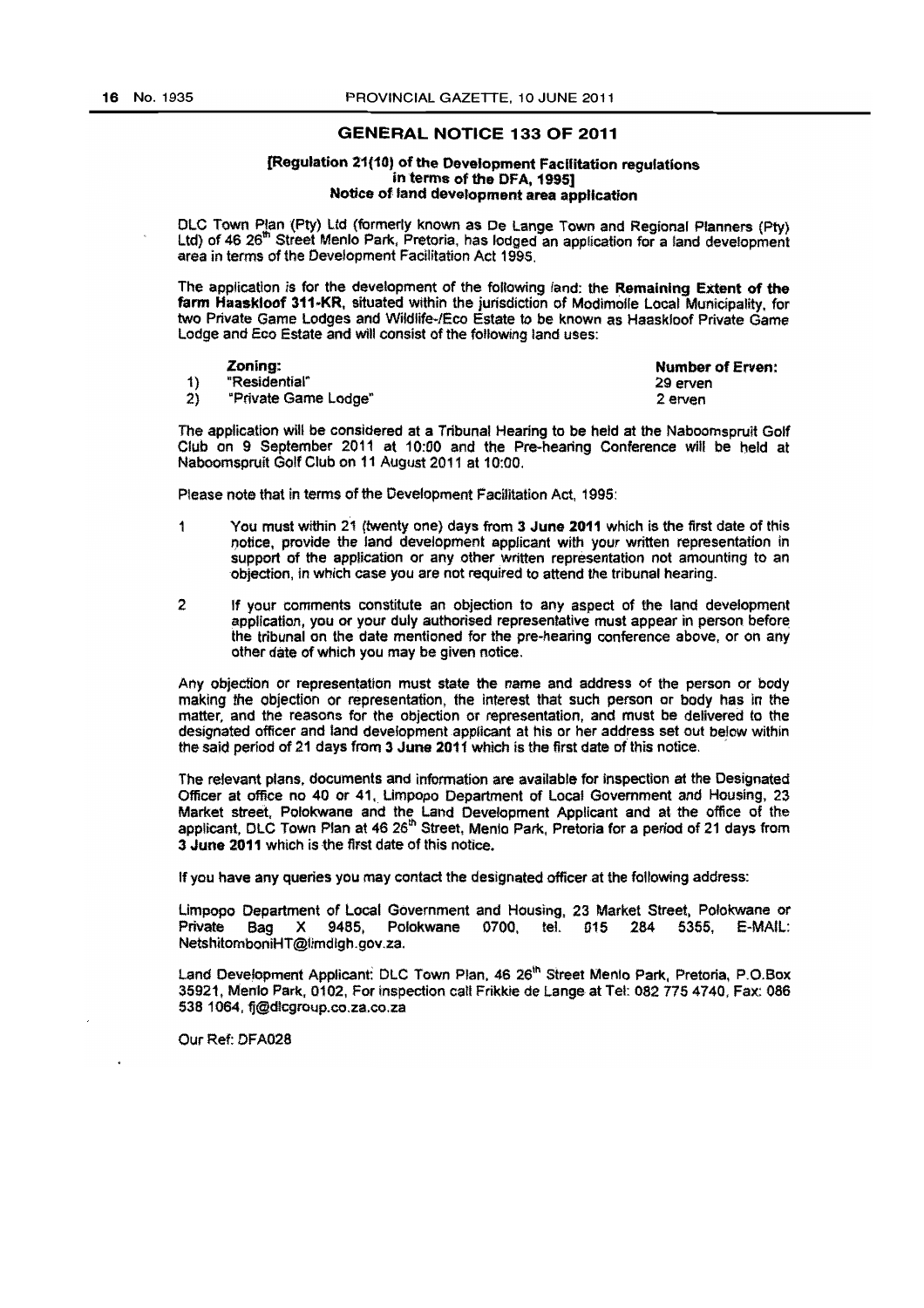Hoeveelheid Eme:

29 erwe 2erwe

## ALGEMENE KENNISGEWING 133 VAN 2011

#### [Regulasle 21(10) van die Regulasies op Onlwikkelingsfasililering lngevolge die Wet op Ontwikkelingsfasilitering, 1995] Kennlsgewing van Grondontwikkelingsgebiedaansoek

OLC Town Plan (Eiendoms) Spk (voorneen bekend as De Lange Stad en Streekbeplanners Pty (Ltd), van 26ste Straat no 46, Menlo Park, Pretoria, het 'n aansoek ingedien vir 'n grondontwlkkelingsgebied ingevolge die Wet op Ontwikkelingsfasifitering, 1995.

Die aansoek is vir die ontwikkeling van die volgende grond: die Resterende Gedeelte van die plaas Haaskloof 311-KR. gelee in die regsgebied van Modimolle Plaaslike Munisipaliteit, vir die gebruik van 'n Privaat Lodge en 'n wilde diere-/eko-landgoed wat bekend sal staan as Haaskloof Private Game Lodge and Eco Estate en sal uit die volgende grondgebruike bestaan:

|    | Sonering:       |
|----|-----------------|
| 1) | "Residensieel"  |
| 2) | "Privaat lodge" |

Die aansoek sal oorweeg word tydens 'n Tribunaalverhoor wat gehou sal word op die Naboomsprult Golf Klub op 9 September 2011 om 10:00 en die Voorverhoorsamesprekings sal plaasvind op die Naboomspruit Golf Klub op 11 Augustus 2011 om 10:00,

Neem asseblief kennis dat ingevolge die Wet op Ontwikkelingsfasilitering. 1995:

- 1. U mag bjnne 'n periode van 21 (een en twintig) dae vanaf 3 Junia 2011, synde die eerste deg van advertensie van hlerdie kennisgewin9. die grondontwikkelingsapplikant voorsien van u skriftelike voorlegging wat nie uit 'n beswaar bastaan nie. in welke geval u nie die tribunaal verhoor hoef by te woon nie.
- 2. Indien u kommentare 'n beswaar voorstel teen enige aspek van die grondontwikkelingsaansoek, moet u in persoon verskyn of verteenwoordig word by die tribunaa! tydens die voorvernoor konferensie op die datum hierbo genoem.

Enige geskrewe beswaar of vertoë moet die naam en adres van die persoon of liggaam meld wat die beswaar of voorlegging maak, die belang wat sodanige persoon of liggaam by die saak het, vermeld, en die redes vir die beswaar of vertoë, en moet ingedien word by die Grondontwikkelingsapplikant by sy of haar adres wat hieronder genoem word, binne die gemelde tydperk van 21 dae vanaf 3 Junia 2011 wat die eerste datum van hierdie kennisgewing is.

Die relevante planne, dokumente en inligting is beskikbaar vir inspeksie by Kantoor no 40 en 41, Limpopo Departement van Plaaslike Bestuur en Behuising, Markstraat 23, Polokwane en die grondontwikkelingsapplikant DLC Stadsbeplanners, 26ste Straat 46, Menlo Park, Pretoria vir 'n periode van 21 dae vanaf 3 Junie 2011, synde die eerste dag van publikasie,

U mag die aangewese beampte kontak indien u enige navrae het by:

Limpopo Departement van Plaaslike Bestuur en Behuising Markstraat 23, Polokwane of<br>Privaatsak X 9485, Polokwane 0700, tel 015 294 2338 en e-pos: Privaatsak X 9465. Polokwane 0700, tel 015 294 2338 en e-pas: NefshitomboniHT@limdlgh.gov,za.

GRONOONTWIKKELINGSAPPLIKANT: OLC Stads Beplanners, 26ste Straat 46, Menlo Park, 0102. Vir Inspekeie skakel Frikkie de Lange by Tel: 082 7754740, Fax: 086 538 1064, E-pos: fj@dlcgroup.co.za

Ons Verw.: DFA028

 $3 - 10$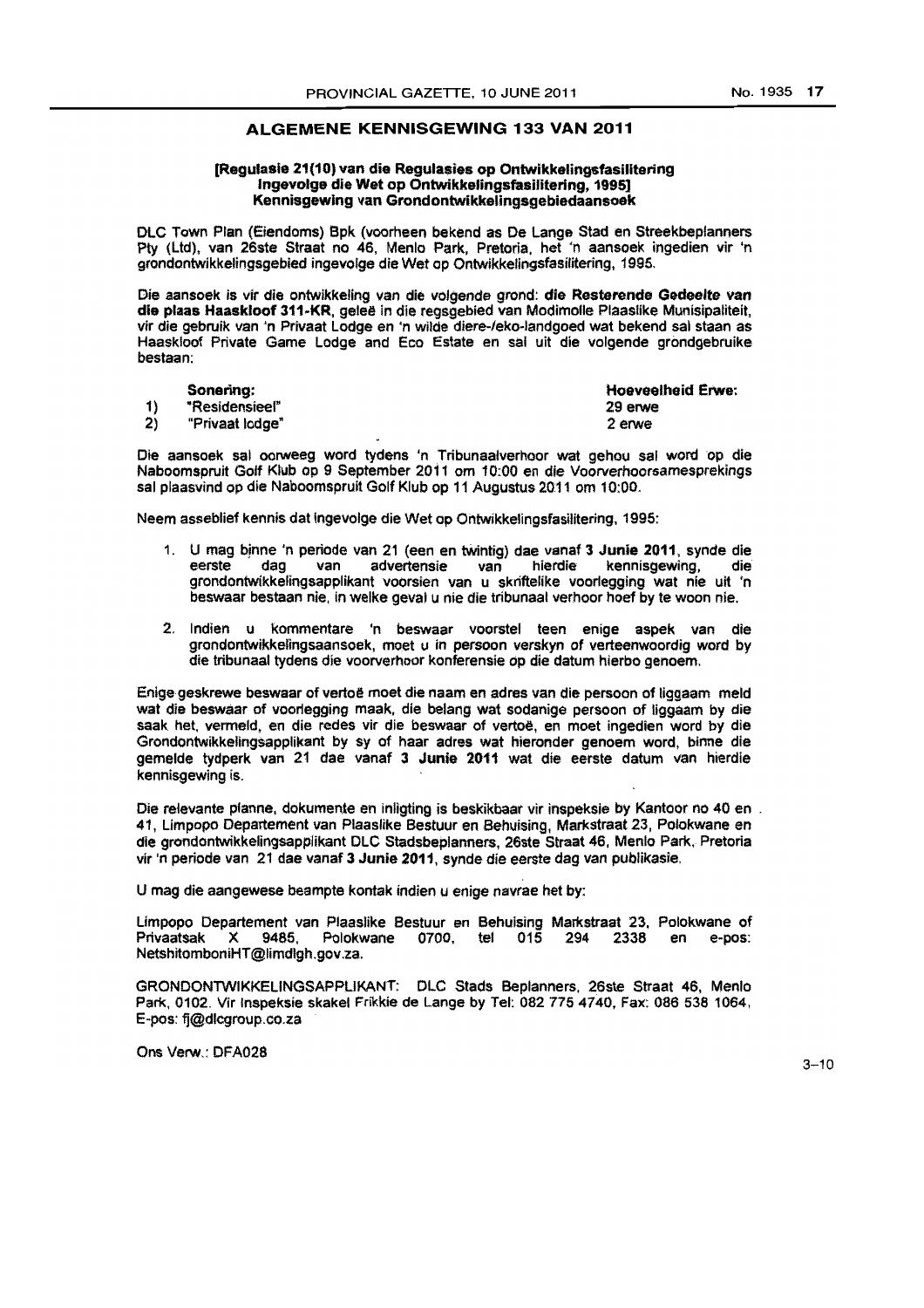## **LOCAL AUTHORITY NOTICES PLAASLIKE BESTUURSKENNISGEWINGS**

## **LOCAL AUTHORITY NOTICE 194**

#### **MARULENG LOCAL MUNICIPALITY**

#### **MARULENG AMENDMENT SCHEME 21**

**It** is hereby notified in terms of the provisions of section 57 (1) (a) of the Town-planning and Townships Ordinance, 1986 (Ordinance 15 of 1986), that the Maruleng Local Municipality has approved the amendment of the Maruleng Land Use Management Scheme, 2008, being the rezoning of Portion 1 of the farm Antwerpen 60-KU and the Remaining Extent of Portion 1 of the farm Vienna 207-KT, from "Agriculture" to "Special" for the purposes of a private resort, Map 3, Annexure and scheme clauses of this amendment scheme are filed with the Head, Department of Local Government and Housing, Limpopo Province and the Municipal Manager, Maruleng Local Municipality, and are open to inspection during normal office hours.

This amendment is known as Maruleng Amendment Scheme 21 and shall come into operation on the date of publication of this notice.

#### **Municipal Manager**

15 February **2011** 

## **PLAASLIKE BESTUURSKENNISGEWING 194**

. **- .** 

## **MARULENG PLAASLIKE MUNISIPALITEIT**

#### **MARULENG-WYSIGINGSKEMA 21**

Hierby word ingevolge die bepalings van artikel 57 (1) (a) van die Ordonnansie op Dorpsbeplanning en Dorpe, 1986 (Ordonnansie 15 van 1986), bekendgemaak dat Maruleng Plaaslike Munisipaliteit die wysiging van die Maruleng Grondbestuurskema, 2008, goedgekeur het, synde die hersonering van Gedeelte 1 van die plaas Antwerpen 60-KU en die Resterende Gedeelte van Gedeelte 1 van die plaas Vienna 207-KT, vanaf "Landbou" na "Spesiaal" vir die doeleindes van 'n privaat oord.

Kaart 3, Bylae en skemaklousules van hierdie wysigingskema word deur die Hoof, Departement van Plaaslike Bestuur en Behuising, Limpopo Provinsiale Regering en die Munisipale Bestuurder, Maruleng Plaaslike Munisipaliteit, in bewaring gehou en lê gedurende gewone kantoorure ter insae.

Hierdie wysiging staan bekend as Maruleng Wysigingskema 21 en tree op die datum van publikasie van hierdie kennisgewing in werking.

Datum van eerste publikasie: 3 Junie 2011.

#### **Munisipale Bestuurder**

15 Februarie 2011

## **LOCAL AUTHORITY NOTICE 195**

#### **GREATER TUBATSE AMENDMENT SCHEME 9212006**

#### LOCAL AUTHORITY NOTICE 02/2011, GREATER TUBATSE LOCAL MUNICIPALITY

It is hereby notified in terms of the provisions of section 57 (1) (a) (ii) of the Town-planning Townships Ordinance, 1986 (Ordinance 15 of 1986), that the Greater Tubatse Municipality has approved the amendment of the Greater Tubatse Land Use Management Scheme 2006, by the rezoning of Erf 821, Tubatse A, from "Residential 1" to "Institutional" for Place of Public Worship.

Map 3 and the scheme clauses of the amendment scheme are filed with the Municipal Manager of the Greater Tubatse Municipality, Burgersfort, and are open for inspection during normal office hours.

This amendment is known as Greater Tubatse Amendment Scheme 92/2006 and shall come into operation on the date of publication of this notice.

**M.F MOKOKO,** Municipal Manager, PO Box 216, Burgersfort, 1150.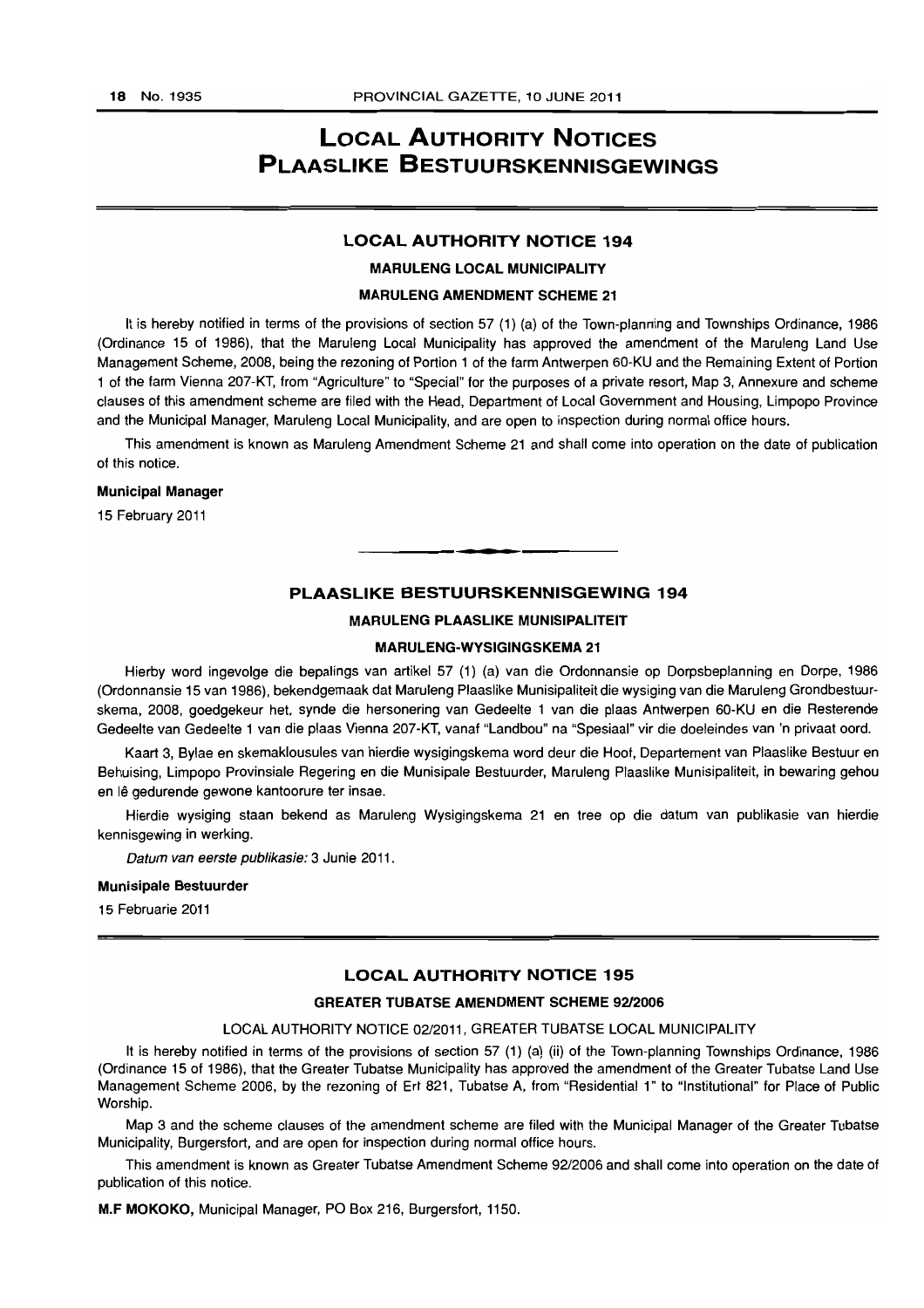## **PLAASLIKE BESTUURSKENNISGEWING 195**

## **GROTER TUBATSE-WVSIGINGSKEMA 9212006**

## PLAASLIKE BESTUURSKENNISGEWING 02/2011, GROTER TUBATSE MUNISIPALITEIT

Hiermee word ingevolge die bepalings van artikel 57 (i) (a) (li) van die Ordonnansie op Dorpsbeplanning en Dorpe, 1986 (Ordonnansie 15 van 1986), bekendgemaak dat die Groter Tubatse Munisipaliteit die wysiging van die Groter Tubatse Dorpsbeplanningskema, 2006, goedgekeur het deur die hersonering van Erf 821, Tubatse A van "Residenseel 1 n na "Institusioneel" vir 'n plek van openbare aanbidding.

Kaart 3 en die skemaklousules van hierdie wysiging skema word deur die Munisipale Bestuurder van die Groter Tubatse Munisipaliteit, Burgersfort, en lê gedurende gewone kantoorure ter insae.

Hierdie wysiging staan bekend as Groter Tubatse-wysigingskema 9212006 en tree op datum van publikasie van hierdie kennisgewing in werking.

**M.F MOKOKO,** Munisipale Bestuurder, Posbus 216, Burgersfort, 1150.

 $10 - 17$